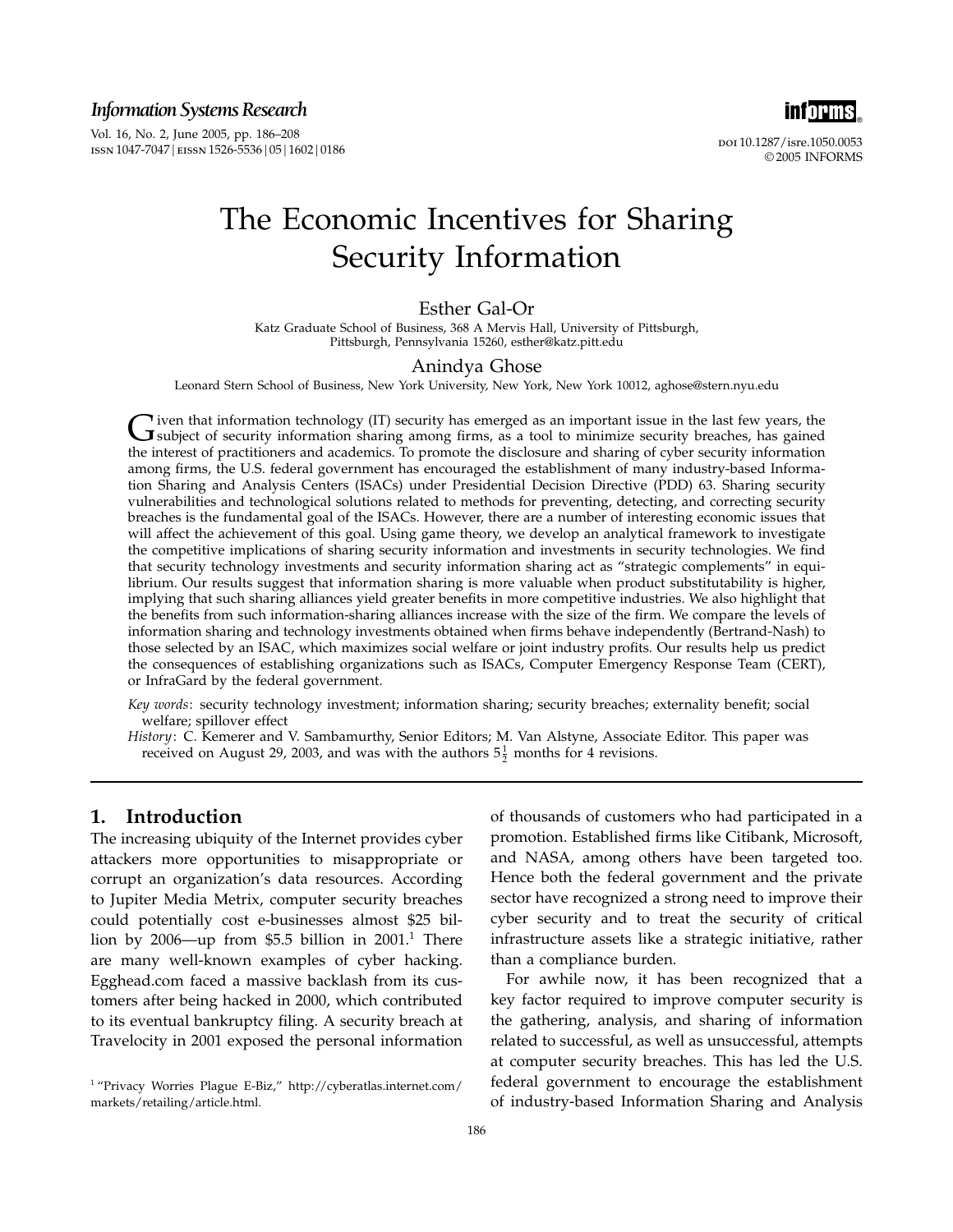Centers (ISACs) under PDD 63.<sup>2</sup> Further, in February 2003, the President also issued The National Strategy to Secure Cyberspace. ISACs are meant to facilitate the sharing of security information to enhance and protect critical cyber infrastructure. In January 2001, 19 of the nation's leading high-tech companies announced the formation of a new Information Technology Information Sharing and Analysis Center (IT-ISAC) to cooperate on cyber security issues in the private sector. Using the shared information, the IT-ISAC disseminates an integrated view of relevant information system vulnerabilities, threats, and incidents to its members. It also shares the best security practices and solutions among its members, and thus provides an impetus for continuous improvement in the effectiveness of security products. $3$  Obviously, such mutual collaboration is intended to increase the technological effectiveness of IT security products, thereby increasing their demand.

Revealing information about security breaches to an information-sharing alliance (ISA) results in both costs and benefits for the revealing firm. Losses can occur when a competing firm or a third party hacks the database of the ISA itself and leverages the shared information to make competitive gains. Further, it could malign the reputation of the breachrevealing firm, by anonymously reporting it to the public. In January 2003, Next Generation Software Services (NGSS) claimed that Computer Emergency Response Team (CERT), the government-sponsored Internet security reporting center, passed vulnerability information to third parties about which NGSS had notified CERT. NGSS felt that this was a direct violation of trust, because the information was leaked to potential competitors of NGSS. Eventually, NGSS severed ties with CERT.<sup>4</sup> Another recent incident involved leakage of information on a fatal flaw in a Sun Microsystems Internet software package to

a public mailing list. The hacker intercepted the documents from CERT and posted an advisory containing the bug's specifics to the full disclosure security mailing list.<sup>5</sup>

The potential costs of sharing security information can have a snowball effect, accruing from the resultant loss of market share and stock market value from negative publicity (Cavusoglu et al. 2004, Campbell et al. 2003). In a 2002 report by Jupiter Media Metrix, IT executives revealed that they were more concerned with the ripple effects of online security breaches on consumer confidence and trust in e-business than the actual financial losses of physical infrastructure. Negative exposure and loss of reputation as a result of reports of information infrastructure violations could be a threat to consumer confidence in a firm's products. Diminished customer confidence and a tarnished reputation can lead to reduced revenues at an increasing rate.

However, there are several positive aspects to sharing security information. Formally, the benefit from mutual sharing of actual or attempted security breach information can be partitioned into a private firmspecific benefit and an external industry-level benefit. This private benefit includes both the prevention of further security breaches in the future (e.g., identifying and repairing vulnerabilities in their information security systems) as well as increased sales resulting from more effective security products and better security reputation among consumers.<sup>6</sup> Schechter and Smith (2003) show that information sharing by firms can act as a deterrent for hackers, thereby indirectly increasing the effectiveness of security technologies.

One reason for entering information security alliances is cost reduction by minimizing security breaches. In fact, in many cases, this might be the main motive for forming the alliance. However, there exist strong arguments for indirect, demand-side benefits as well. In business-to-business markets, firms

<sup>2</sup> In addition, on October 16, 2001, President Bush issued Executive Order 13231, "Critical Infrastructure Protection in the Information Age," which continued many PDD 63 activities.

<sup>&</sup>lt;sup>3</sup>A similar organization includes the Chemical Industry Cyber-Security Information Sharing Network. Other ISACs have been formed in financial services, telecommunications, energy, chemicals, etc.

<sup>4</sup> "NGSS Severs Ties with CERT," www.infoworld.com/cgi-bin/ displayNewsArchive.pl?day=030129&week=yes.

<sup>5</sup> "Leaked Bug Alerts Cause a Stir," http://www.wired.com/news/ infostructure, 03/19/03.

 $6$  By reporting a security breach to a central monitoring agency like CERT, a firm can send a strong message to its customers that it is committed to developing rigorous information security procedures and that it takes all necessary steps to mitigate damages from future breaches (Schenk and Schenk 2002).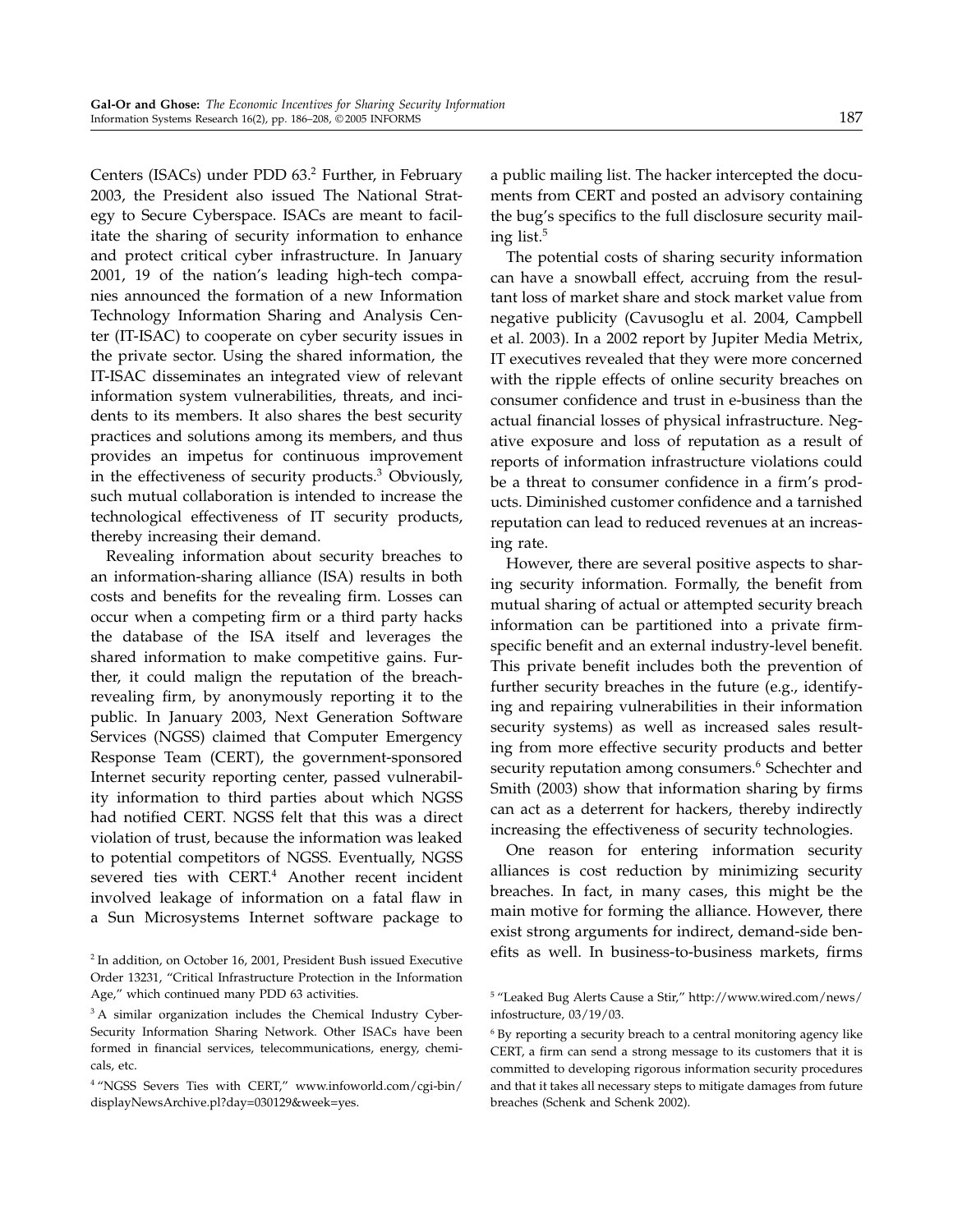that join an ISAC often have big corporations as customers. For instance, in the IT-ISAC, the customers of security vendors like Symantec and Computer Associates include big corporations like Procter & Gamble, Lockheed Martin, and Citibank, among others. As customers perceive improvement in the effectiveness of cyber security products—accruing from the information-sharing behavior of security vendors (which members of the IT-ISAC)—their overall confidence increases, leading to increased demand for IT security products. Hence security technology investments and security information sharing can involve demand-side spillovers, which result in positive externalities for the industry as a whole. One of the main purposes of this paper is to focus on such demandenhancing benefits of security information-sharing alliances, while still keeping in mind the importance of cost side benefits.

## 1.1. Research Questions and Results

For any organization focused on the reporting and dissemination of information related to security breaches, there are a number of interesting economic issues that will affect its behavior. We seek to address the following questions in this paper. (i) What are the economic incentives for competing firms in a given industry to share security information through an information-sharing organization like an ISA? (ii) How do market characteristics such as the degree of intraindustry competitiveness, firm size, and mode of conduct impact such sharing behavior among competing firms? (iii) Do spillover effects on demand side or cost side discourage firms from sharing security information and result in suboptimal levels of security technology investment? (iv) What is the impact of such sharing alliances on social welfare when firms individually engage in profit maximization, when the ISA dons the role of a social planner, and when it acts as a joint profit maximizer?

We find that security information sharing and security technology investments can act as "strategic complements" in that an increase in information sharing or technology investments by one firm will induce the other firm to increase its own level of information sharing or technology investments. In fact, this inclination to share information and invest in security technologies increases as the degree of competitiveness in an industry increases. The extent of information sharing and investment levels of firms introduce two effects in our model: (i) a "direct effect" of expanding demand in the product market and (ii) a "strategic effect" of alleviating price competition among suppliers of competing products. We demonstrate that these two effects increase with the size of the firm. We extend our model to show that the nature of security technology cost plays a pivotal role in determining whether cost-based spillovers boost information sharing or subdue it. In particular, the incentives for sharing and investment are weakened if sales volume-related cost spillovers are present, in comparison to spillovers on fixed costs. We further show that information-sharing levels and technology investments are higher when firms join an ISA sequentially than when firms compete simultaneously. This happens because of the tacit collusion that is induced by the first entrant's precommitment to share a given level of security information and invest a given amount in security technology. This leads to higher profits for both firms. Finally, we point out that if a federally funded ISA were to don a social planner's role, it would need to provide higher incentives for firms to share welfare-maximizing levels of security information, rather than the individual or joint profit-maximizing levels. In Appendix B, we also allude to an incentive mechanism designed by the government for fostering socially optimal levels of disclosure.

# 1.2. Prior Literature

Questions on information sharing, economic incentives, and social welfare, similar to those noted above, have been previously studied in the context of other organizations. Of particular relevance is the extensive literature on trade associations (TAs). Previous relevant work includes that on information sharing (e.g., Gal-Or 1985a, Shapiro 1986, Vives 1990).<sup>7</sup> The second stream of literature relevant to our work is that on mode of conduct and strategic effects (Bulow et al. 1985, Gal-Or 1985b). More recently, Parker and

<sup>7</sup> The information shared in these models is either information concerning an industry's demand parameter (common to all participants) or information concerning a cost parameter that is specific (a private value) to the individual firm. In our model, the information shared is about information security.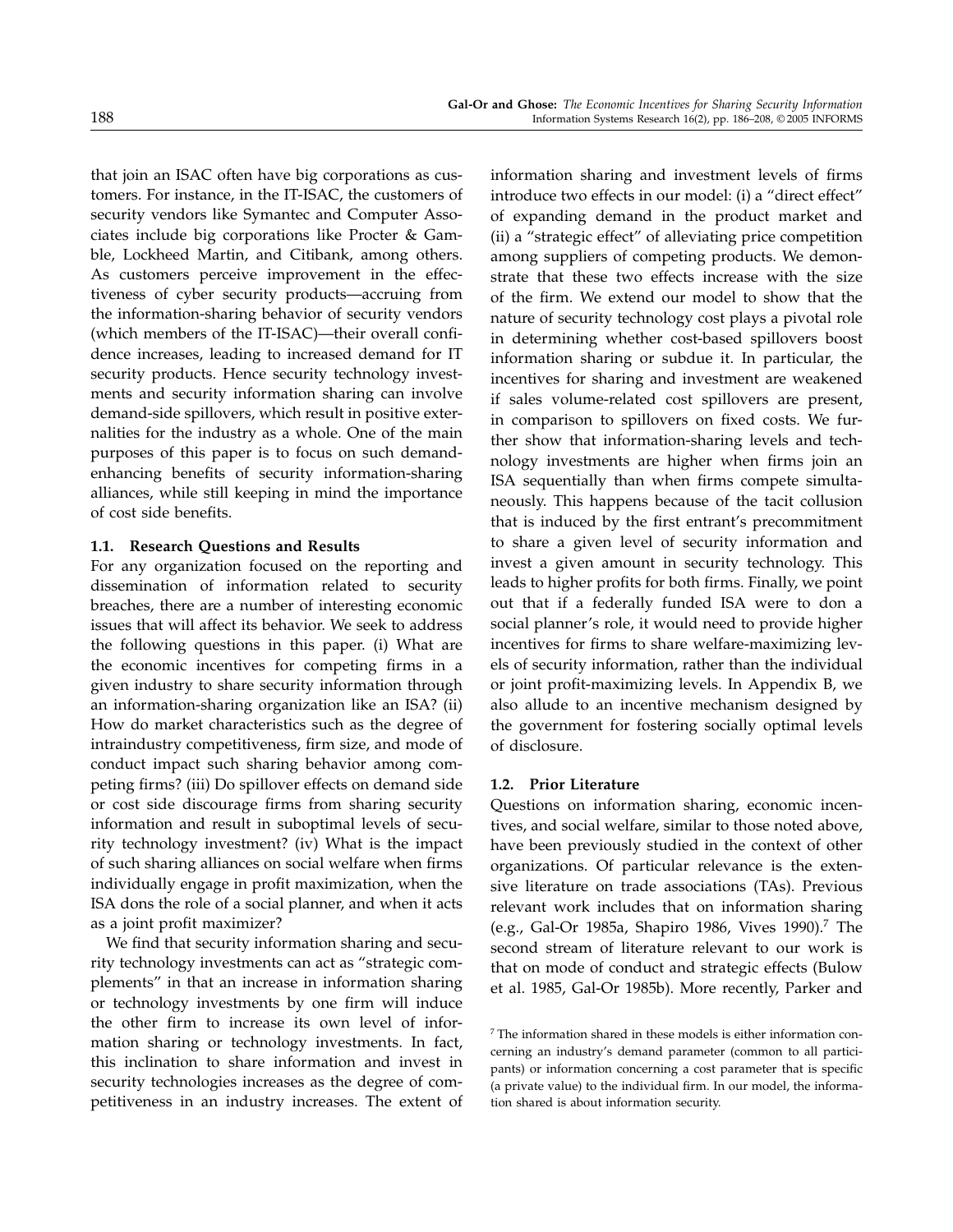Van Alstyne (2001) show how free strategic complements can raise a firm's own profits. Of course, because an organization must expend resources to develop technology, methods, and procedures to deal with information security breaches, sharing of this information will be qualitatively different than sharing the type of information modeled in the TA literature.<sup>8</sup> Finally, our model considers spillovers from security technology investments. Spillovers have been addressed in the extensive economics-based literature on research joint ventures (d'Aspremont and Jacquemin 1988, Kamien et al. 1992).

Recent papers dealing with the economics of information security and protection of critical infrastructure include Anderson (2001) who discusses various distorted incentives in the information security domain implied by the existence of moral hazard and adverse selection problems. Gordon and Loeb (2002) present a framework to determine the optimal amount of investment to protect a given set of information and Gordon et al. (2003) discuss the importance of security information sharing. The focus of Gordon et al. (2003) is on how information sharing affects the overall level of information security. They highlight the trade-off that firms face between improved information security and the potential for free riding, which can lead to underinvestment in security expenditures. While Gordon et al. (2003) focus on the cost side effects of security breaches and information sharing, our paper focuses on the demand side effects. In particular, we highlight the strategic implication of competition in the product market on information sharing- and security technology investment levels.<sup>9</sup> As we proceed through this paper, we clearly identify how our results are related to Gordon et al. (2003) wherever relevant.

<sup>9</sup> In Gordon et al. (2003), information sharing costs and benefits are captured by examining the effect of security investment on expected security breach losses. In contrast, we explicitly model such costs and benefits on the demand and cost facing each firm.

The rest of this paper is organized as follows. Section 2 describes the model in detail and presents the main results under simultaneous competition (Bertrand-Nash) mode. We contrast these with a social planner's level of information sharing and technology investments. In §3, we analyze the equilibrium under a sequential mode of entry. Section 4 considers the scenario when technology costs are influenced by the volume of sales. We conclude with some implications in §5. All proofs are relegated to Appendix A.

# 2. Model

We consider a market consisting of two firms producing a differentiated product in a two-stage noncooperative game. In the first stage, firms  $i$ and  $j$  simultaneously choose optimal levels of security technology investment, which we denote as  $(t_i, t_i)$ and security information-sharing levels, which we denote as  $(s_i, s_j)$ . In the second stage, they choose prices  $(p_i, p_j)$  simultaneously. We consider a subgameperfect equilibrium of this game using backward induction. In this paper, we interchangeably use the words Bertrand-Nash and simultaneous, to denote this mode of firm conduct. $10$ 

We normalize the amount of security information being shared so that it always lies between 0 and 1, i.e.,  $s_i \in [0, 1]$ . If  $s_i = 0$ , no information is shared; if  $s_i = 1$ , all information is shared. The variable  $t_i$  is an aggregate measure of the extent of investment in security technology. Because such investment entails allocating resources to possibly multiple technologies measured in terms of different physical units, we measure  $t_i$  in terms of one selected technology as a numeraire.

We assume that the cost of investing in improved security technology depends on the firm's own investment level as well as the level of security chosen by the competitor and the extent to which the competitor is willing to share information about its vulnerabilities. Essentially, the intuition is that the disclosure of vulnerabilities in a particular type of security technology by one firm leads the other firm to invest less in

<sup>&</sup>lt;sup>8</sup> In particular, we do not consider any uncertainty in the information that is available to firms. Rather, we find a different way to capture the extent of information sharing without incorporating the noisiness of the information. Specifically, the extent of information sharing is measured in terms of the variable  $s \in [0, 1]$ , with  $s = 0$  designating no information sharing and  $s = 1$  designating maximum sharing. The value of s determines the extent of positive spillover effects among firms.

 $10$  Although firms compete à la Bertrand, they never reach marginal cost pricing because they sell differentiated products. We use the terminology Bertrand-Nash to indicate that firms compete by choosing prices as their strategies.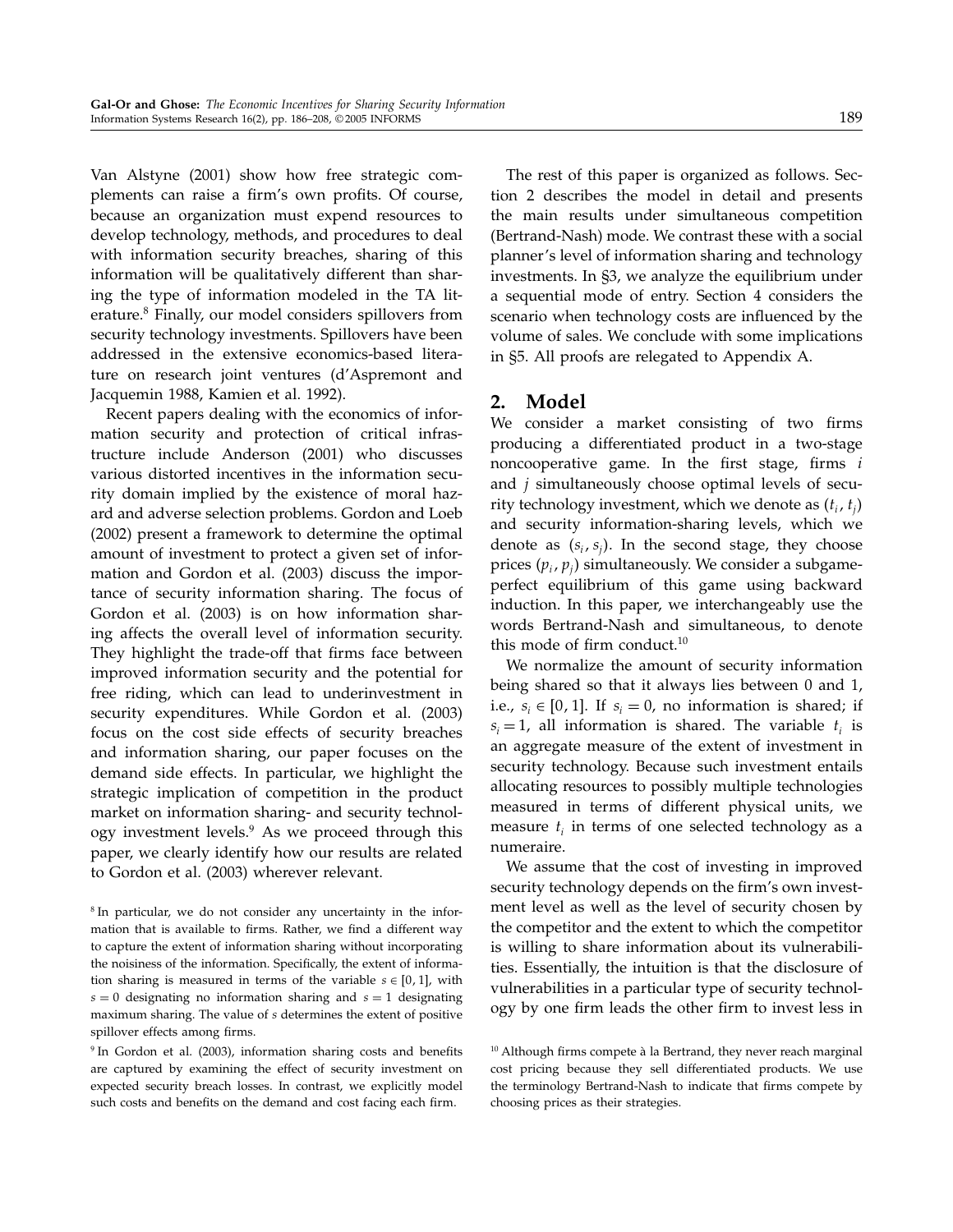that technology or procure a smaller amount of that product. For instance, if firm i were to report a higher number of security breaches because of a particular kind of firewall, firm  $j$  would invest less in that specific technology. A direct consequence of such information sharing would be preemptive cost savings in technology investment.<sup>11</sup>

Incorporating the existence of positive cost spillovers, we specify the costs of investing in security technology in terms of the function  $f^{i}(t_{i}, y_{j})$ , where  $y_j = \lambda_c t_j s_j$ ,  $\partial f^i / \partial t_i > 0$ , and  $\partial f^i / \partial y_j < 0$ . Hence each firm's costs rise with its own aggregate investment, but decline with the competitor's aggregate investment and its willingness to share information. The coefficient  $\lambda_c$  is a cost spillover parameter that we normalize to be in the unit interval. (Gordon et al. 2003 use a similar formulation.) We also assume that  $\partial f^i(0, y_i)/\partial t_i = 0$ ,  $\partial^2 f^i/\partial t_i \partial y_j < 0$ , and  $\partial^2 f^i/\partial t_i^2 > 0$ . That is, the marginal cost of increased security investment is zero when no such investment is made. The marginal cost is decreasing when the competitor increases its investment in security technologies or shares more information about its security vulnerabilities, and this marginal cost is increasing with the firm's own investment level.<sup>12</sup> For simplicity, we assume that firms' do not incur any production costs other than those stemming from investments in improved security technology.

We assume that the demand facing each product is linear in self and cross-price effects (see McGuire and Staelin 1983).

$$
q_i = a_i - b_1 p_i + b_2 p_j + B_i \quad i, j = 1, 2; i \neq j,
$$
 (1)

where  $0 \leq b_2 < b_1$ . From this point onward, we will continue to designate the firm under consideration as

firm  $i$  and its competitor as firm  $j$ . As well, in describing the behavior of both firms in terms of a system of equations, as expressed in (1), we will drop the qualification,  $i$ ,  $j = 1, 2$ ;  $i \neq j$  for brevity.

The variable  $a_i$  in (1) is the initial intercept of demand facing i. This intercept may shift upward because of the firms' investments in improving security as well as sharing information about their vulnerabilities. The variable  $B_i$  in (1) measures the potential shift of the demand intercept facing firm i. We describe it in detail subsequently in Equation (3). The slope  $b_1$  can be interpreted as the extent to which consumers are price sensitive or "disloyal" to a firm's product, and the slope  $b_2$  provides a measure of the degree of product substitutability. Thus,  $b_2 = 0$  implies that firms act as local monopolists, whereas  $b_1 = b_2$ corresponds to the case when products are perfectly homogenous.

In Appendix A, we demonstrate that the linear demand model is implied by a quadratic, and separable of income, utility function. When consumers decide upon the consumption of two products,<sup>13</sup> subject to their budget constraints, the above linear demand is implied. The linear demand model has been used extensively in marketing and economics, and there is some research suggesting that comparative statics derived from simpler models may often hold for more general formulations (Milgrom 1994).

We now proceed to explain how the variable  $B_i$ , which measures the potential shift of the demand intercept of i, depends upon the investments in security and the extent of information sharing by the firms. We start by evaluating the possible consequences of firms' decisions to share information about their security breaches. We designate the "leakage costs" that might be inflicted on firm  $i$  as a result of such sharing by  $g^i(s_i, s_j)$ . Hence the level of these costs to firm *i* depends on whether or not firm  $j \neq i$  has also revealed information about its security breaches to the ISA. This specification is similar to the loss function  $L_i$ assumed in Gordon et al. (2003), which measures the cost of a security breach incurred by firm  $i$ , including, in particular, the value of profits lost from sales. In our formulation though, those losses are a function of the

 $11$  Note that the variable  $t$  can be interpreted as the overall level of information security attained by the firm. Security information disclosure allows the firm to achieve this level at a lower aggregate cost. In the present model, we ignore issues related to the timing at which this security is attained for a firm that has already invested in this technology.

<sup>&</sup>lt;sup>12</sup> This assumption is required to guarantee the existence of an interior solution.

<sup>&</sup>lt;sup>13</sup> Consumers can decide to diversify their consumption bundle and buy both products in their maximization.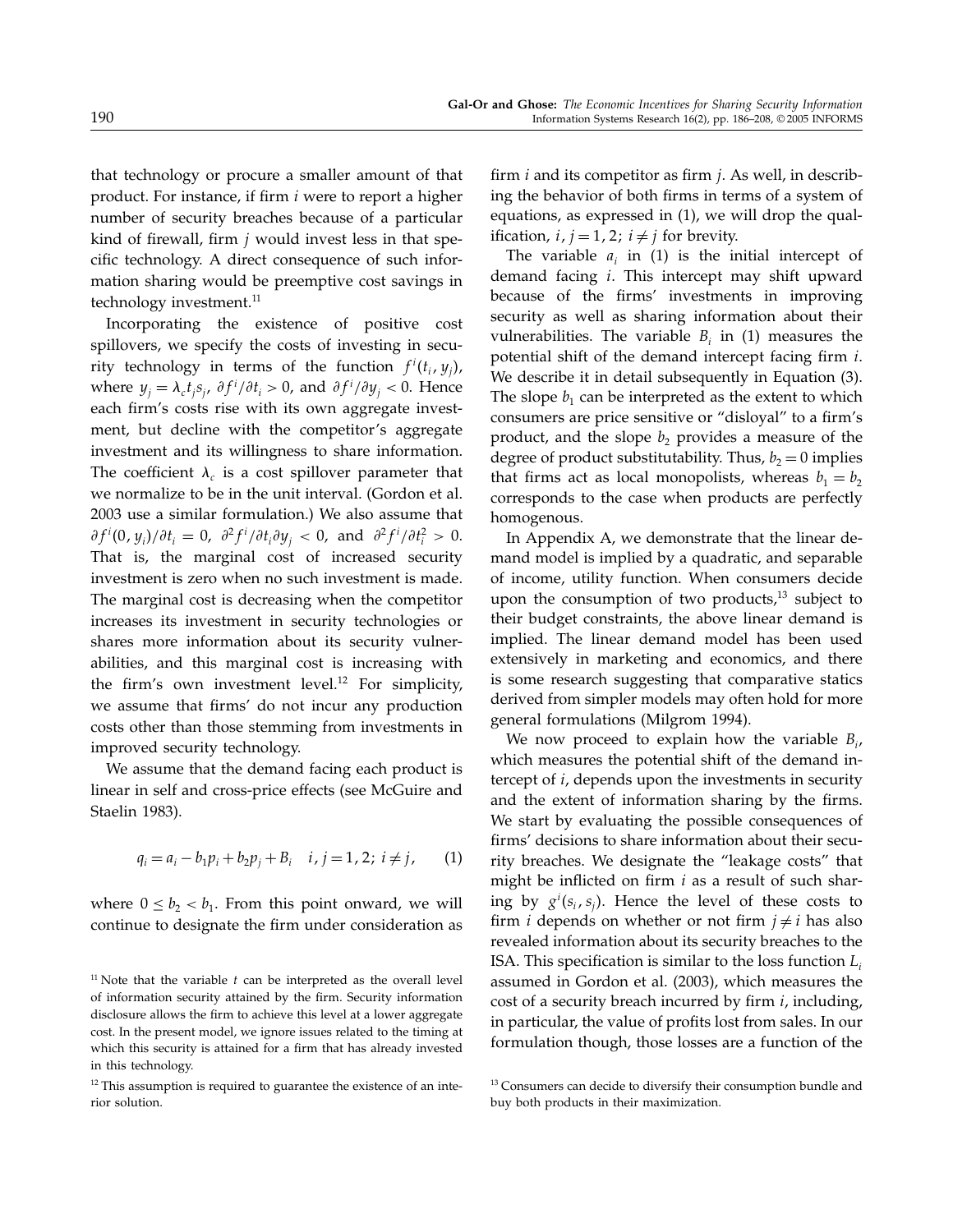extent of sharing by the firms instead of being a fixed amount.

We assume that  $g^i(s_i, s_j)$  is increasing in  $s_i$  but decreasing in  $s_i$ . As the extent of sharing by i increases, it is more likely that there could be a leakage of the security breach information that this firm has experienced. This, in turn, would increase consumers' apprehension of transacting with this firm, and thereby reduce its demand intercept. However, as the competitor's sharing level increases as well, some consumers may find it optimal to switch from firm  $j$ to firm  $i$ , given that  $j$ 's security breaches are more likely to be revealed. We assume that the rate at which these leakage costs increase in  $s_i$  and decrease in  $s_i$ is increasing. Specifically,  $\partial^2 g^i / \partial s_i^2 > 0$  and  $\partial^2 g^i / \partial s_j^2 <$ 0. This assumption is consistent with the possible deleterious ripple effects of a security breach information leak on firms' own market share, as cited in the Introduction. We also assume that  $\partial^2 g_i/\partial s_i \partial s_j \leq$ 0, implying that intensified sharing by the competitor reduces the marginal leakage cost incurred by the  $firm.<sup>14</sup>$ 

To guarantee that own effects of sharing on leakage costs exceed cross effects of sharing, we assume that when  $s_1 = s_2$ ,  $|\partial g_i/\partial s_i| > |\partial g_i/\partial s_j|$ , and  $|\partial^2 g_i/\partial s_i^2| >$  $|\partial^2 g_j/\partial s_i^2|$ . The rationale for this assumption relates to the two types of consumers who may face each firm: loyal consumers and switchers. This distinction has been widely used in the marketing literature. (See, for instance, Narasimhan 1988.) While loyal customers buy either product i or nothing at all, switchers can be induced to purchase the competing brand j. When  $s_i$  increases around a symmetric equilibrium, firm  $i$  loses both the loyal consumers and the switchers because of the reduced utility they face from the possibility of increased leakage costs. However, when  $s_i$  increases around this equilibrium, firm *i* gains only the switchers. Hence, any changes in its own level of sharing affects leakage costs more than changes in the level of sharing by the competitor.<sup>15</sup> The following example satisfies all of the above-mentioned

properties of the function  $g(s_i, s_j)$ :

$$
g^{i}(s_{i}, s_{j}) = \phi_{1} s_{i}^{2} - \phi_{2} s_{j}^{2} - \phi_{3} s_{i} s_{j},
$$
  
where  $\phi_{1} > \phi_{2} + \phi_{3}$ . (2)

The willingness of the competitor to share information about its security breaches may have another positive implication on the demand facing the firm. When the consumers know that the firm is cooperating with a competitor as part of the ISA, to identify the most effective ways to prevent breaches, they are more confident that the firm's efforts will indeed be successful.<sup>16</sup> We measure this additional benefit derived by firm  $i$  in terms of the decision variables chosen by its competitor, firm *j*, as  $\lambda_d t_i s_i$ . Such a specification captures the fact that the extent of benefit to firm  $i$  from information sharing by firm  $j$  depends on what firm  $j$  has to share, which, in turn, depends on the amount that firm  $j$  spends on information security technology.17 This positive externality that accrues to the firm depends on the value of the spillover parameter  $\lambda_d$ . As with the cost spillover parameter, here as well, we assume that  $\lambda_d$  lies in the unit interval.

Note that the term  $t_i s_i$  in the above formulation coincides with the variable  $y_i$  in Gordon et al. (2003). While in Gordon et al. (2003), this term affects the probability of a security breach, in the present model it affects the size of the demand. In both cases though, sharing information results in a positive externality conferred on competitors. Information on threats, vulnerabilities, and incidents experienced by others can help firms identify trends, better understand the risks faced, and determine what preventive measures should be implemented (Dacey 2003b). ISACs also seek to promote the sharing of technology related to detecting and stopping information security breaches, as well as ways to repair damage caused by such breaches. Having access to information about security vulnerabilities and the proposed solutions of the competitor can lead to more effective investments in security technologies by the firm.<sup>18</sup>

 $14$  In Appendix A, we also illustrate how these assumptions can be derived from a specific utility function.

<sup>&</sup>lt;sup>15</sup> In Appendix A, we provide an alternative explanation for the result that own effects on leakage costs are larger than cross-effects. This explanation is based on the quadratic utility function formulation that generates the linear demand functions.

<sup>&</sup>lt;sup>16</sup> Because consumers are rational, such enhancements in their perception translates into increased demand.

<sup>&</sup>lt;sup>17</sup> The qualitative nature of our analysis will continue to hold as long as the security information of the two firms are not perfect substitutes. We thank the associate editor for pointing this out.

<sup>&</sup>lt;sup>18</sup> Thus, actions undertaken by firms that boost the consumer comfort level, in terms of alleviating their "perceived security risk," can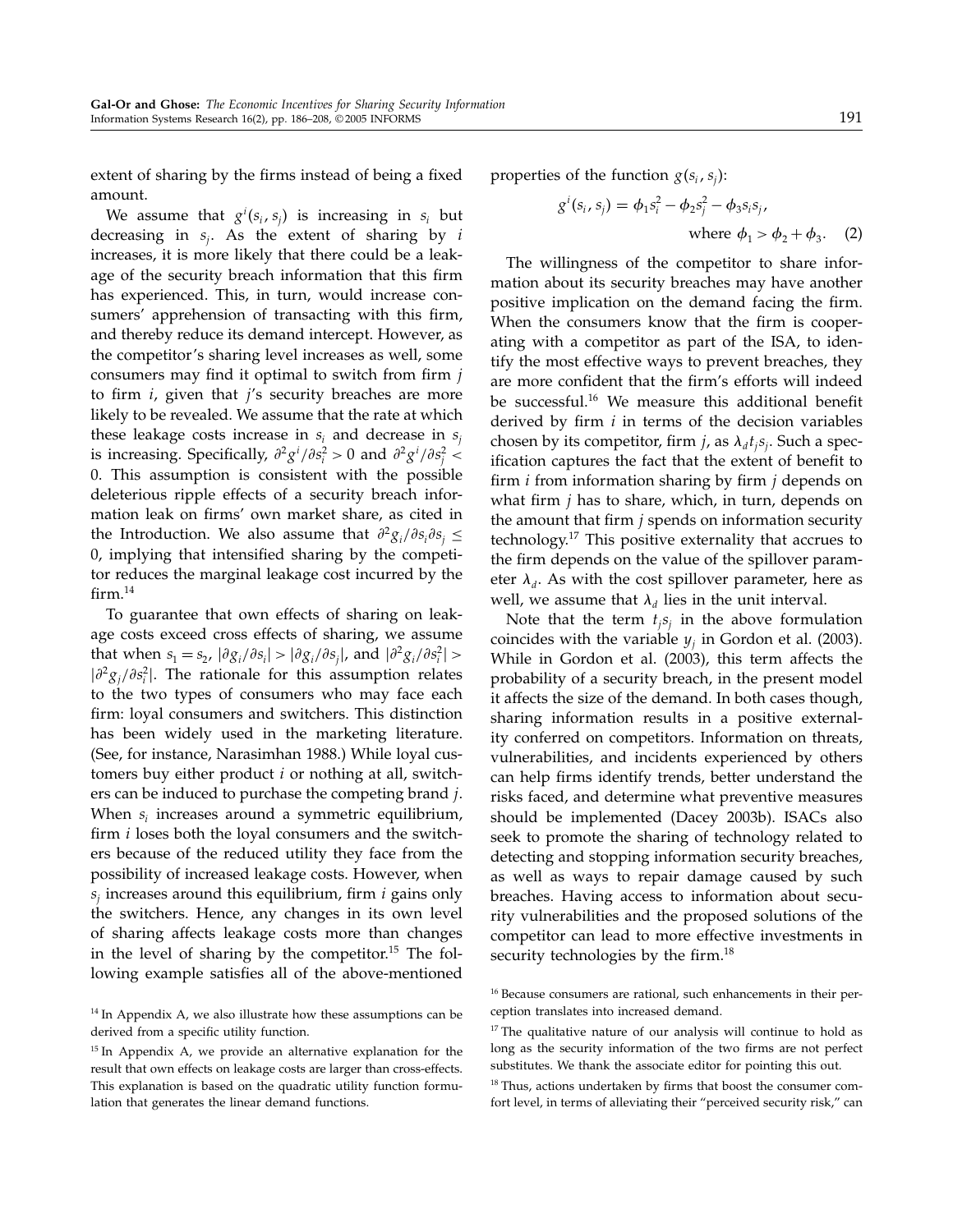Finally, the demand intercept facing each firm may shift because of the investments undertaken by both firms, even in the absence of any information sharing between them. When a given firm increases its investment in security technology to prevent security breaches or enhance the effectiveness of security products, and consumers become informed of this increase, their level of anxiety about transacting with the firm declines, thus enhancing their expected utility and willingness to pay for the product. In contrast, if the competitor increases its level of investment and consumers become aware of it, the firm may experience a negative demand shock and lose some customers (for example, the switchers) because the competitor may now be considered the more reliable and secure source of supply. We summarize this net effect of the firms' investments on the demand intercept of firm *i* in terms of the difference  $(t_i - \alpha t_i)$ , where  $0 \le \alpha < 1$ . Once again, since  $\alpha$  is a fraction, own effects of investment exceed cross-effects.

Combining the benefits and costs of investments in security technology as well as information sharing yields the following net benefit function that can shift the demand intercept of firm  $i^{19}$ :

$$
B_i = t_i - \alpha t_j + \lambda_d t_j s_j - g^i(s_i, s_j). \tag{3}
$$

Note that the competitor's level of investment has both positive and negative implications on firm i's demand. On the positive side, consumers are reassured that i's membership in the ISA is more beneficial to it, given that  $j$  reveals information concerning a larger level of investment. On the negative side, the competitor now appears a more attractive option to consumers. Since the former effect depends on the extent of sharing by *j*, the positive spillover expression depends on the product  $t_i s_i$ .

### 2.1. Analysis

At the second stage, firm *i* chooses its price  $p_i$  to maximize its objective. The profit function of firm  $i$  can be written as

$$
\Pi_i = p_i q_i - f^i(t_i, y_j).
$$

From the first-order conditions (FOCs) for profit maximization, we derive the second-stage equilibrium prices, which are summarized in Appendix A. These become the starting point for deriving comparative statics to examine how changes in the exogenous and endogenous variables affect firm strategies and profits under different market conditions. In deriving some of the comparative statics, we will need the following assumptions:

Assumption 1.

$$
\alpha \leq \left(\lambda_d \min\{s_1, s_2\} + \frac{b_2}{2b_1}\right) = \overline{\alpha}.
$$

Assumption 2.

$$
\left[-\left(2b_1\frac{\partial g^i}{\partial s_i} + b_2\frac{\partial g^j}{\partial s_i}\right)_{s_i=s_j=0} + b_2\lambda_d t_i\right] > 0
$$
  

$$
\left[-\left(2b_1\frac{\partial g^i}{\partial s_i} + b_2\frac{\partial g^j}{\partial s_i}\right)_{s_i=s_j=1} + b_2\lambda_d t_i\right] < 0.
$$

Assumption 1 asserts that the negative implications of increased security investment by the competitor on the firm's demand is not "too large." This assumption is more likely to be valid when the demand spillover parameter  $\lambda_d$  or the degree of substitutability between products,  $b_2$ , is relatively high. Assumption 2 consists of two parts. The first relates to the possibility that both firms share no information with each other and the second relates to the case that they share full information. In the former case, Assumption 2 asserts that the negative consequences of increasing the extent of sharing, as measured by the "marginal leakage costs," are outweighed by the positive impact of such sharing, as measured by the marginal "demand spillover effect." The second part of Assumption 2 asserts that the opposite is the case when both firms share full information with each other.

PROPOSITION 1. (i) A firm's price increases with an increase in its own investment in security technology. As well, under Assumption 1, price also increases with the competitor's level of investment. Hence,  $dp_i/dt_i > 0$  and  $dp_i/dt_i > 0.$ 

(ii) Under Assumption 2, each firm's price follows an inverted U-shaped curve with an increase in security

in the long run lead to an increase in their own product sales as well as an expansion in the whole market.

<sup>&</sup>lt;sup>19</sup> The qualitative nature of our results hold with different formulations of the benefit function. In particular, any increasing and concave function of  $(t_i - \alpha t_j + \lambda_d t_j s_j)$  can replace the linear specification above without changing our results. As well, in Appendix A we provide an alternative interpretation to the "demand effect" benefit component  $B_i$ .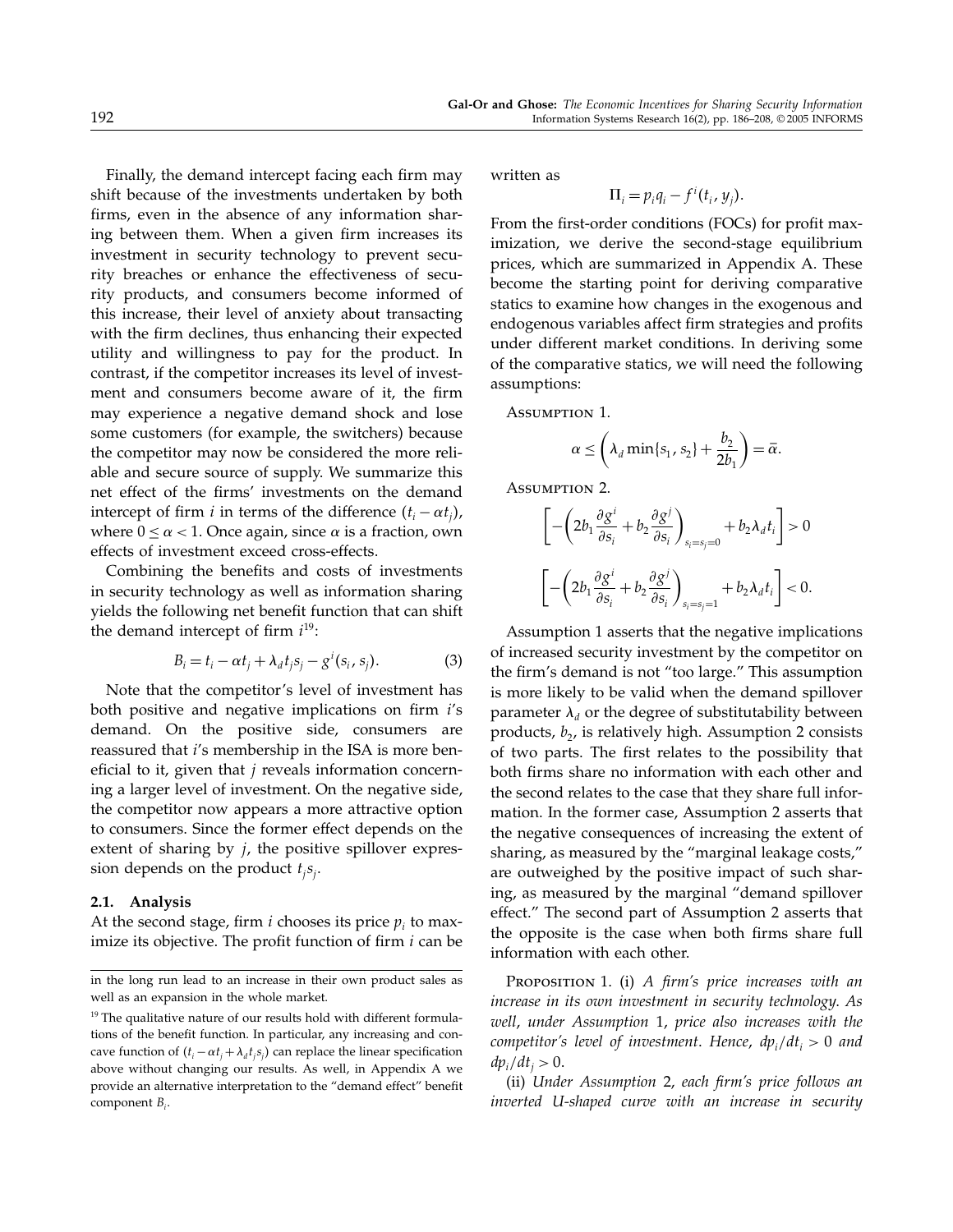information sharing, i.e.,  $\partial p_i / \partial s_i > 0$  for  $s_i \in (0, s_i^c)$  and  $\partial p_i/\partial s_i < 0$  for  $s_i \in (s_i^c, 1)$ , where  $0 < s_i^c < 1$ .

Increased investment in security technology by the firm shifts its demand outward and raises its price reaction function. As a result, the firm chooses to raise its prices. When the competitor increases its security investment level, the competitor's price reaction function shifts up. With upward sloping reaction functions, this shift leads the firm to raise its own price as well, as long as the parameter  $\alpha$  is not "too large." Recall that this parameter measures the negative consequences of the competitor's investment level on the firm's demand intercept.

When the firm intensifies its extent of sharing, there are two countervailing effects on its own demand and that of its competitor. Intensified sharing of security information increases the firm's own leakage costs, thus reducing the demand facing it. On the other hand, because of spillover effects and reduced leakage costs of the competitor, the demand facing the competitor shifts outward. Because of the former, direct effect, the firm has an incentive to reduce its price. However, because of the latter, strategic effect, the competitor has an incentive to raise its price, which with upward sloping reaction functions, provides an incentive for the firm to raise its own price as well. The second part of Proposition 1 states that for small values of  $s_i < s_i^c$ , the latter strategic effect dominates and for large value of  $s_i > s_i^c$ , the former direct effect dominates. Assumption 2 guarantees that perfect information sharing can never arise in equilibrium, thus leading to an interior solution, so that  $s_i^c$  is a fraction. Basically, because the marginal leakage cost with perfect information sharing is relatively large compared to positive spillovers on demand, full information sharing cannot be an equilibrium; and conversely, since the marginal leakage costs with no information sharing is relatively small in comparison to the positive demand spillovers, some information sharing does arise at the equilibrium.

Substituting the second-stage prices back into each firm's objective function, we can obtain the first-stage payoff function in reduced form as

$$
\Pi_i = b_1 p_i^2 - f^i(t_i, y_j),
$$
\n(4)

where  $p_i$  solve the FOCs. Differentiating with respect to the first-stage decision variables yields the

following two FOCs.<sup>20</sup>

$$
\frac{d\Pi_i}{ds_i} = 2b_1 p_i \frac{\partial p_i}{\partial s_i} = 0.
$$
\n(5)

$$
H_i = \frac{d\Pi_i}{dt_i} = 2b_1 p_i \frac{\partial p_i}{\partial t_i} - \frac{\partial f^i}{\partial t_i} = 0.
$$
 (6)

Lemma 1. (i) Under Assumption 2, full information sharing is inconsistent with a symmetric equilibrium. Specifically, the optimal levels of information sharing and security technology investment are given as the solution to

$$
\left[2b_1\left(\frac{\partial g^i}{\partial s_i}\right)+b_2\left(\frac{\partial g^j}{\partial s_i}\right)\right]=b_2\lambda_d t_i,
$$
  

$$
\frac{\partial f^i}{\partial t_i}=2b_1p_i\left(\frac{2b_1+b_2(\lambda_d s_i-\alpha)}{(4b_1^2-b_2^2)}\right).
$$

(ii) The reaction functions of both firms with respect to the extent of security information sharing are upward sloping, i.e.,  $\partial s_i/\partial s_i > 0$  and  $\partial t_i/\partial s_i > 0$ . As well, under Assumption 1, the reaction functions of both firms with respect to the extent of security investment are also upward sloping, i.e.,  $\partial s_i/\partial t_j > 0$ ,  $\partial t_i/\partial t_j > 0$ .

A direct interpretation of the results reported in Lemma 1 is provided in Proposition 2.

PROPOSITION 2. (i) A higher level of security information sharing by one firm leads to a higher level of information sharing and security investment by its competitor. As well, if  $\alpha \leq \overline{\alpha}$ ,

(ii) A higher level of security technology investment by one firm leads to a higher level of information sharing and security investment by its competitor.

(iii) Security technology investment and security information sharing act as strategic complements in this case.

Our analysis reveals that the reaction functions are upward sloping; that is, an increase in security technology investment by firm  $i$  induces a higher level of information sharing by firm  $j$  and vice versa. The two inputs act as strategic complements. This is evident from the fact that  $\partial^2 \Pi_i/\partial s_i \partial t_i > 0$ , i.e., the increase in profits with increased information sharing for firm i is higher for higher levels of technology investment by firm *j* and vice versa. Further,  $\partial^2 \Pi_i/\partial s_i \partial s_j > 0$ , i.e., the

<sup>&</sup>lt;sup>20</sup> Because we do not get closed-form solutions for the first-stage decision variables, we adopt the implicit function approach to present our results and gain insight.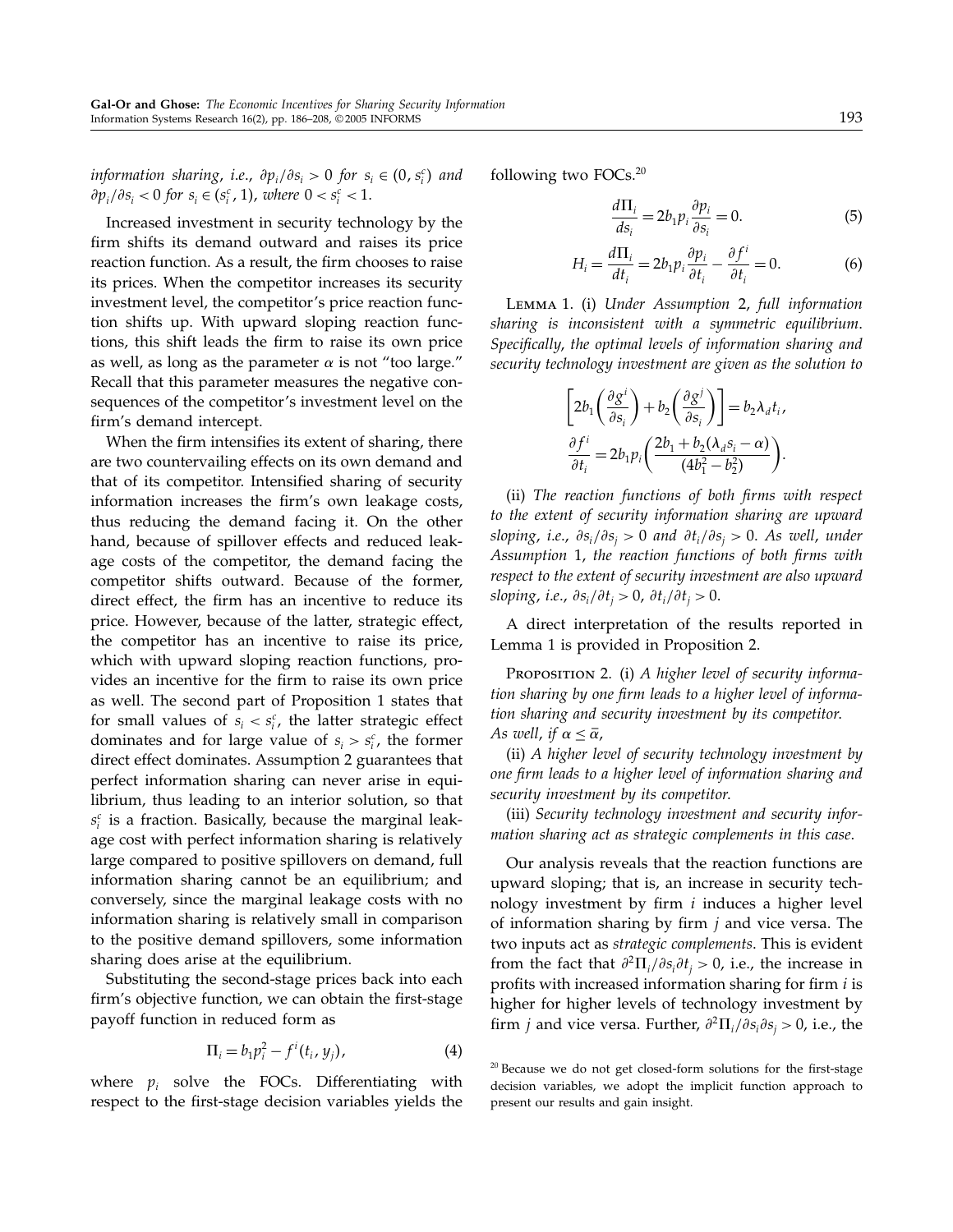increase in profits with increased information sharing for firm  $i$  is higher for higher levels of information sharing by firm  $j$  and vice versa. Hence, as we observed in Lemma 1, firm  $i$  responds to less aggressive play by firm j by being less aggressive itself. The same intuition applies to the change in a firm's profits with a change in security technology investment by the other firm, where we find that  $\frac{\partial^2 \Pi_i}{\partial t_i \partial t_j} > 0$ , when  $\alpha$  is sufficiently small.

Note that the upper bound on  $\alpha$  that is stated in Proposition 2 is stronger than necessary. To guarantee that the slopes  $\partial s_i/\partial t_i$  and  $\partial t_i/\partial t_i$  are positive, the parameter  $\alpha$  cannot be too large, but a weaker condition than the one stated in Proposition 2 is sufficient (a higher upper bound on  $\alpha$ ).

Contrary to our results, when Gordon et al. (2003) use the "restricted cost" function,  $f^{i}(t_i, y_j) = f(t_i - y_j)$ , they find that when firms share information, each firm has reduced incentives to invest in information security. The main reason for the different result is the existence of the demand-enhancing effects of information security sharing and technology investments in our model.<sup>21</sup>

It is important to note that the existence of positive demand spillovers (i.e.,  $\lambda_d > 0$ ) is essential to obtain a certain degree of sharing between the firms in our model. If  $\lambda_d < 0$ , so that there are negative demand spillovers, the only possible symmetric equilibrium is for firms not to share any information at all; namely,  $s_i = s_j = 0$ . To see it, note that

$$
\frac{\partial p_i}{\partial s_i}\bigg|_{s_1=s_2=s} \equiv \bigg[-\bigg(2b_1\frac{\partial g^i}{\partial s_i} + b_2\frac{\partial g^j}{\partial s_i}\bigg)\bigg|_{s_1=s_2=s} + b_2\lambda_d t_i\bigg].
$$

Hence, if  $\lambda_d < 0$ , the above is negative for all values of  $s \in [0, 1]$ , given our assumption that their own effects always dominate cross-effects. From Equation (5), therefore, no information sharing is the only possible outcome. However, even in this case, security investment reaction functions may still slope upward (i.e.,  $\partial t_i/\partial t_j > 0$ ) provided that the parameter  $\alpha$  is sufficiently small (i.e.,  $\alpha \leq b_2/2b_1$ ).

PROPOSITION 3. (i) A lower level of firm loyalty leads to lower levels of security information sharing and security technology investment, i.e.,  $\partial s_i/\partial b_1 < 0$ ,  $\partial t_i/\partial b_1 < 0$ .

(ii) When  $\alpha \leq \overline{\alpha}$ , the extent of information sharing and amount of security technology investment by both firms increase when the degree of product substitutability increases, i.e.,  $\partial s_i/\partial b_2 > 0$ ,  $\partial t_i/\partial b_2 > 0$ .

We highlight that a steeper demand schedule,  $b_1$ , lowers a firm's propensity to invest in security technology and share security information. A steeper slope implies that each firm sells fewer units of the product for a given level of the equilibrium prices.<sup>22</sup> Smaller quantities imply, in turn, that the marginal return to any kind of technology investment is more limited. As a result, the firms have reduced incentives to invest in enhanced security technology. Further, the strategic complementarity between technology investment and information sharing implies also that the extent of sharing declines when demand schedules are steeper.

Quite interestingly, to the extent that product substitutability is indicative of the degree of competition in an industry, we find that a higher level of intraindustry competitiveness may lead to higher levels of security information sharing and increased investment in security technologies by both firms, when  $\alpha$  is sufficiently small. Firms generally respond to increased competition with aggressive price cuts. To alleviate such aggressive price competition, firms have greater incentives to invest in mechanisms that alleviate price competition.<sup>23</sup> Because increases in  $s$ and  $t$  may help in mitigating price competition, both firms may decide to raise the extent of information sharing and investments when the degree of substitutability between the firms' products increases.

We would like to point out that the intuition for our comparative statics results with respect to parameters  $b_1$  and  $b_2$  follows from the existence of two effects: a direct effect and a strategic effect. This is evident when optimizing the objective function in Stage 1 with respect to the decision variables  $s_i$  and  $t_i$ . Differentiating w.r.t.  $s_i$  and  $t_i$  separately, yields the following

<sup>21</sup> Using an unrestricted case, Gordon et al. (2003) also show that information sharing can lead to an increase in sharing and in the achieved level of information security.

<sup>&</sup>lt;sup>22</sup> Because an increase in  $b_1$  implies that consumers are more price sensitive, it leads to a lower level of demand at a given price.

 $^{23}$  For instance, in the airline industry, which has been characterized by stiff price competition, firms have developed Frequent Flyer Programs as a mechanism to reduce cut-throat pricing.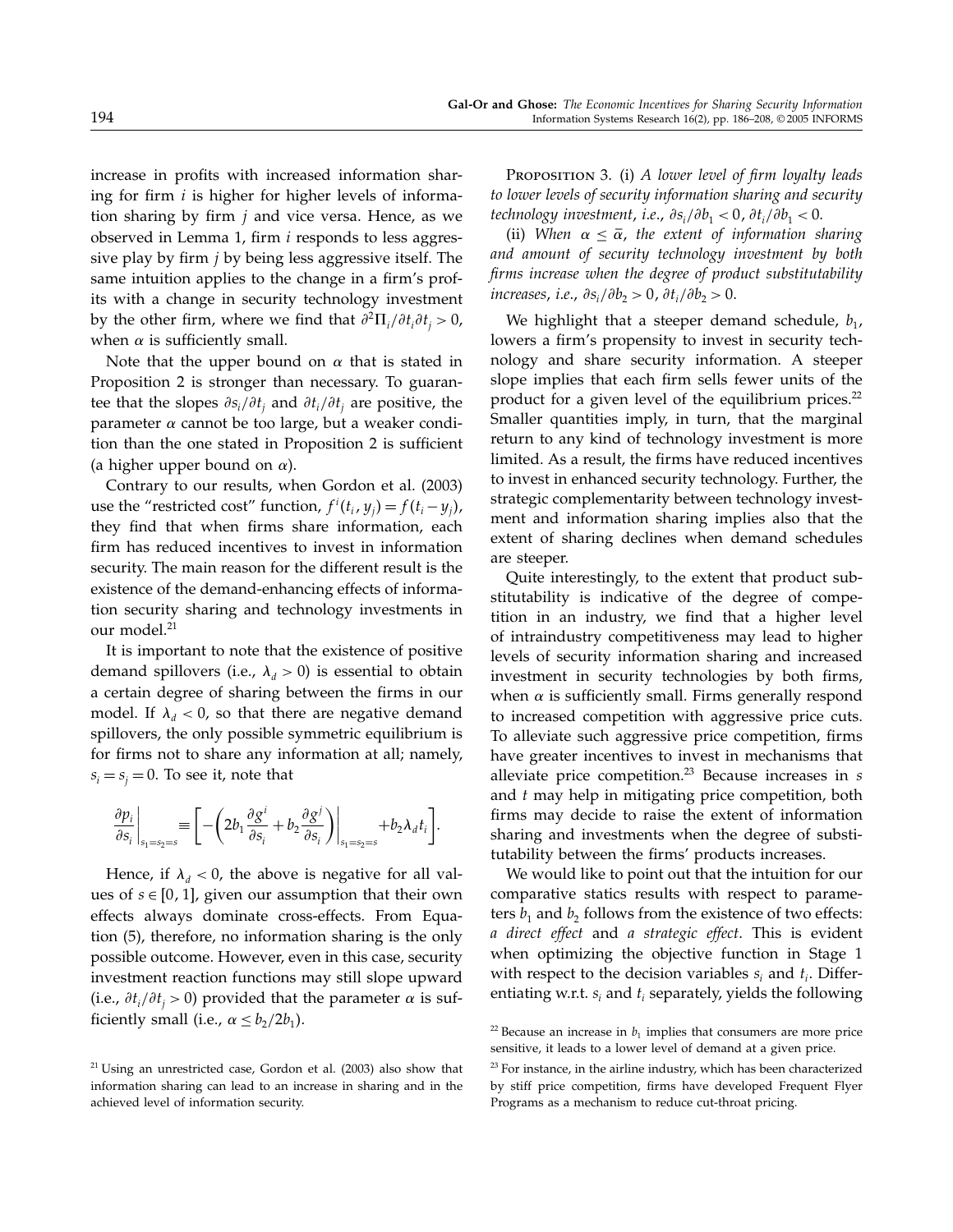equations:

$$
\frac{d\Pi_i}{ds_i} = \frac{\partial \Pi_i}{\partial s_i} + \frac{\partial \Pi_i}{\partial p_j} \frac{\partial p_j}{\partial s_i} + \frac{\partial \Pi_i}{\partial p_i} \frac{\partial p_i}{\partial s_i}.
$$
 (7)

$$
\frac{d\Pi_i}{dt_i} = \frac{\partial \Pi_i}{\partial t_i} + \frac{\partial \Pi_i}{\partial p_j} \frac{\partial p_j}{\partial t_i} + \frac{\partial \Pi_i}{\partial p_i} \frac{\partial p_i}{\partial t_i}.
$$
 (8)

Because the prices selected in the second stage solve the condition  $\partial \Pi_i/\partial p_i = 0$ , in equilibrium the third term in both Equations (7) and (8) is equal to 0 (by the envelope theorem). The first terms in Equations (7) and (8) measure the direct effect of increased information sharing, and the second terms in the equations measure the strategic effect. The degree of substitutability,  $b_2$ , affects primarily the magnitude of the strategic effect and the degree of disloyalty,  $b_1$ , affects primarily the magnitude of the direct effect. Note that the sign of the strategic effect is positive since from Proposition 1, the competitor raises prices when the firm shares more security information or increases security technology investment  $(\partial p_i/\partial s_i > 0$  and  $\partial p_i/\partial t_i > 0$ ).

When  $b_2$  increases, the importance of alleviating price competition becomes especially pronounced, and as a result firms are willing to share more information and invest more in security technology. In contrast, when  $b_1$  increases the magnitude of the direct effect declines because each producer sells smaller volumes as a result of the increase in disloyalty of consumers. With smaller volumes, firms have lower incentives to make any kind of investment, including in improving information security. Because security technology and information sharing are complementary, they also cut back on their extent of sharing. In general, in all the comparative statics, the two effects mentioned above are present. Changes that reduce size (quantity) reduce the direct effect and, therefore, the incentives to invest in technology and share security information. On the other hand, changes that intensify price competition increase the strategic effect and, therefore, the incentives to invest and share.

PROPOSITION 4. (i) Security information sharing and security technology investment levels increase with firm size.

(ii) A lower level of demand spillover and cost spillover discourages security information sharing and technology investments, i.e.,  $\partial s_i/\partial \lambda_d > 0$ ,  $\partial s_i/\partial \lambda_c > 0$ ,  $\partial t_i/\partial \lambda_d > 0$ ,  $\partial t_i/\partial \lambda_c > 0.$ 

(iii) A bigger value of  $\alpha$  discourages security information sharing and technology investments, i.e.,  $\partial s_i/\partial \alpha < 0$ and  $\partial t_i/\partial \alpha < 0$ .

Proposition 4(i) suggests that investing in security information is more valuable to larger firms, because the marginal return to investment is directly related to the volume of sales of the firms. This conclusion is consistent with the well-known result that a monopolist benefits more from cost-reducing innovations than a firm competing in a duopoly, given that it can extract a higher proportion of the surplus from the market.<sup>24</sup> Because information sharing and technology investment act as strategic complements, this increased security investment also leads to higher security information sharing by the larger firm.

The result stated in Proposition 4(ii) implies that higher demand-side spillovers promote higher levels of information sharing and technology investment. Increased spillovers shift the demand curve outward, which enable firms to increase their prices and, as a result, their profits. Similarly, increased cost spillovers imply that the marginal cost of investment declines, thus providing greater incentives for the firm to intensify security investments and information sharing. Note that the latter result is implied by our assumption that the cost of investing in security information is independent of the firm's volume of sales. In §4, we demonstrate that cost spillovers have an opposite effect to that described in the above proposition when the cost of investment is volume dependent. This opposing effect was also derived in Gordon et al. (2003).

As pointed out earlier, the results reported in Proposition 4(ii) rely on the existence of positive demand spillovers that lead to some information sharing at the equilibrium. Since in our model spillovers exist only if firms communicate with each other, the investment in security technology is independent of the values of  $\lambda_d$  and  $\lambda_c$  when  $\lambda_d < 0$  (i.e.,  $\partial t/\partial \lambda_d = \partial t/\partial \lambda_c = 0$ .

Proposition 4(iii) evaluates the parameter  $\alpha$ , which measures the adverse implications of the competitor's

 $24$  Basically, the extent of incentives to invest in technology and share information is a function of the degree of concentration of firms in the market. As the number of firms in the industry decreases, the marginal benefit from the technology investment and information sharing increases.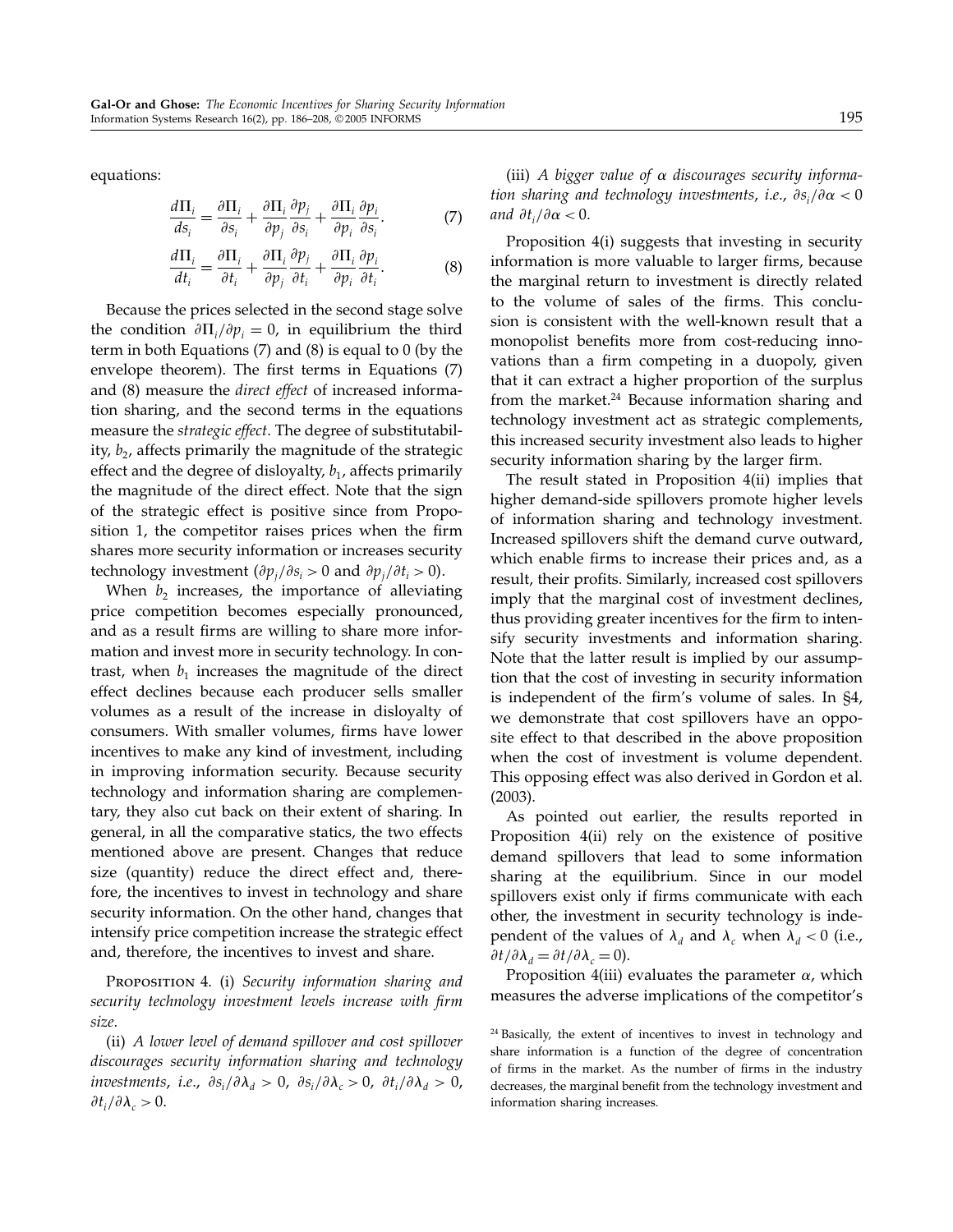security investment on the demand intercept of a given firm. According to this part, bigger values of  $\alpha$ discourage technology investments and information sharing. This result is quite intuitive, as bigger values of  $\alpha$  imply lower volumes of sales and, as explained before, reduced incentives to invest.

# 2.2. Social Welfare

We now consider the case that the ISA dons the role of a federally funded social planner. From the demand expressions, one can derive the inverse demand functions in terms of prices such that  $p_i = F_i(q_i, q_i)$ . Let  $q_1 =$  $q_2 = q^*$  denote the equilibrium quantity determined by the market. Focusing on a symmetric environment, where the social planner sets  $t_1 = t_2 = t$ ,  $s_1 = s_2 = s$ , and  $F_1(q, q) = F_2(q, q) = F(q, q)$ , social welfare can be written as follows:

$$
SW = 2 \int_0^{q^*} F(q, q) dq - 2f^i(t, \lambda_c ts)
$$
  
= 
$$
2 \int_0^{q^*} \frac{a + B - q}{b_1 - b_2} dq - 2f^i(t, \lambda_c ts),
$$
 (9)

where

$$
B = t(1 - \alpha) + \lambda_d ts - g^i(s, s). \tag{10}
$$

In Appendix A, we show that the social welfare maximizing level of information sharing is higher than the solution to  $\partial B/\partial s = 0$ . This last condition implies that the direct net marginal benefit of information sharing on each firm's demand is equal to zero. Using Equation (10),

$$
\frac{\partial B}{\partial s} = \lambda_d t - \left(\frac{\partial g^i}{\partial s_i} + \frac{\partial g^i}{\partial s_j}\right) = 0.
$$
 (11)

When each firm maximizes its own profits under a Nash equilibrium, it chooses the extent of information sharing to satisfy  $\partial p_i/\partial s_i = 0$ . Hence the optimal level of information chosen at the market equilibrium, s<sup>NE∗</sup> satisfies the following condition:

$$
\lambda_d t - \left(\frac{2b_1}{b_2} \frac{\partial g^i}{\partial s_i} + \frac{\partial g^i}{\partial s_j}\right) = 0.
$$
 (12)

Because  $2b_1/b_2 > 1$ , it follows from comparing Equation (12) with (11), that for a fixed level of security technology investment, the socially optimal level of information shared is higher than that chosen under the Bertrand-Nash market equilibrium where firms are engaged in individual profit maximization.

Next, we consider the case where the ISA coordinates the choices of its members, in terms of their security technology investments and extent of information sharing, to maximize joint industry profits. In spite of this coordination on the choice of  $s$  and  $t$ , we assume that the ISA is prohibited from facilitating price coordination among its members. Prices are still given, therefore, by Equation (21) (in Appendix A), which at the symmetric equilibrium reduces to

$$
p^* = \frac{a+B}{2b_1 - b_2}.
$$

Because  $q^* = b_1 p^*$ , joint industry profits can be expressed as follows:

$$
\Pi^{IP} = \Pi_1 + \Pi_2 = \frac{2b_1(a+B)^2}{(2b_1-b_2)^2} - 2f^i(t, \lambda_c ts).
$$

The ISA chooses  $s$  and  $t$  to maximize the above payoff function. The optimization with respect to  $s$  and  $t$ yields the conditions, respectively.

$$
\frac{\partial \Pi^{IP}}{\partial s} = \frac{4b_1(a+B)}{(2b_1-b_2)^2} \frac{\partial B}{\partial s} - 2\lambda_c t \frac{\partial f^i}{\partial y_j} = 0.
$$
 (13)

$$
\frac{\partial \Pi^{JP}}{\partial t} = \frac{4b_1(a+B)}{(2b_1 - b_2)^2} \frac{\partial B}{\partial t} - 2 \left[ \frac{\partial f^i}{\partial t_i} + \lambda_c s \frac{\partial f^i}{\partial y_j} \right] = 0. \quad (14)
$$

A comparison of Equations (13) and (14) with (27) and (28) (from Appendix A) implies that maximizing social welfare yields higher levels of sharing and security technology investment than that chosen under joint profit maximization. A similar comparison of Equations  $(13)$  and  $(14)$  with  $(12)$  and  $(29)$ (in Appendix A), yields that joint profit maximization yields higher levels of sharing and security investment than that obtained at the market equilibrium. In Proposition 5, we summarize the comparison of the extent of information sharing and technology investment under the three regimes discussed above: welfare maximization, joint profit maximization, and individual profit maximization.

PROPOSITION 5. (i) Social welfare at the symmetric Bertrand equilibrium is higher with security information sharing than with no sharing.

(ii) When  $\alpha \leq \overline{\alpha}$ , the level of security information sharing and security technology investment that are socially optimal are higher than those selected by an ISA whose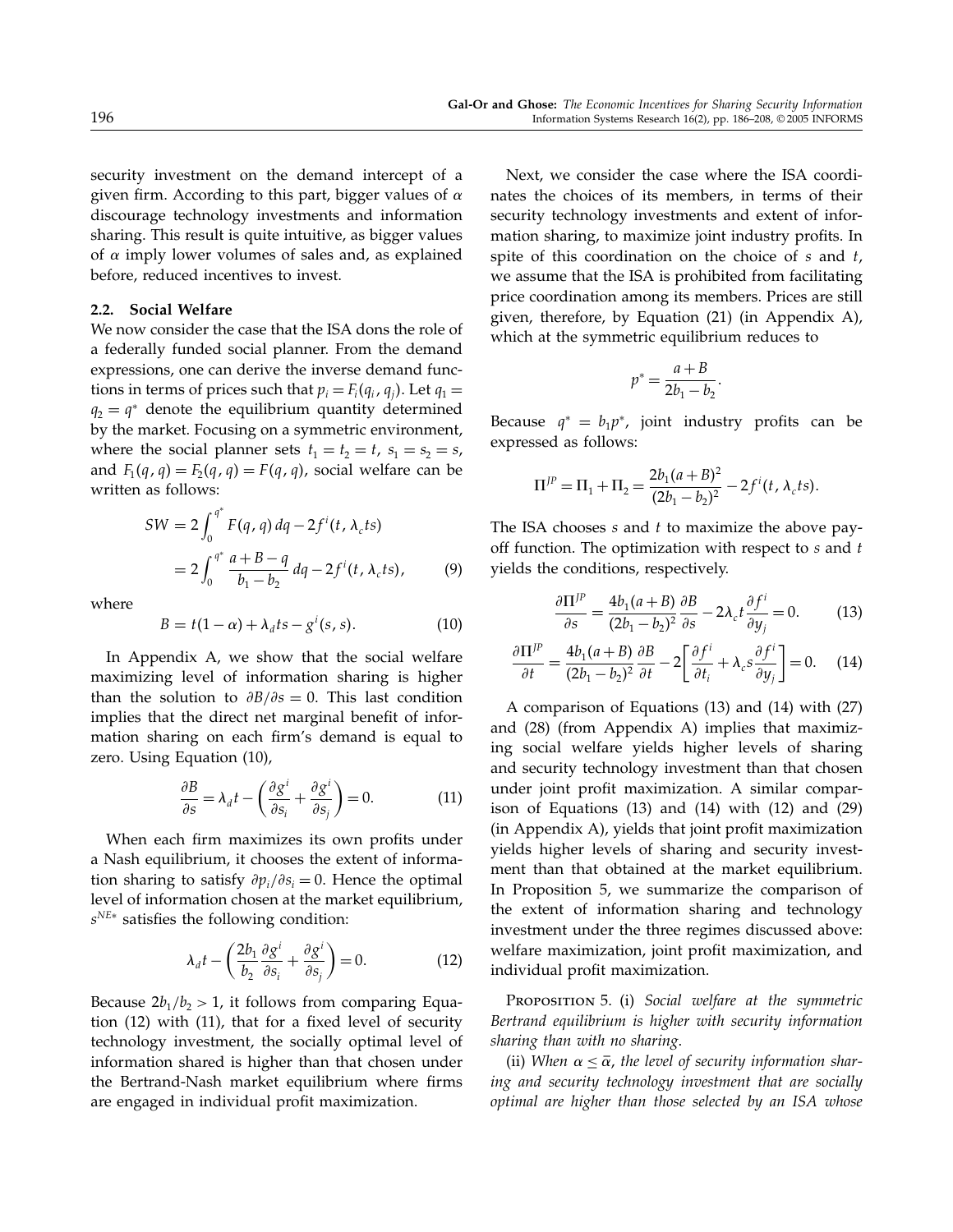objective is to maximize joint industry profits. Moreover, a joint profit maximizing ISA chooses higher levels of information sharing and technology investment than those selected at the market equilibrium, when firms are engaged in individual profit maximization.

The comparison presented in Proposition 5 can be explained by recalling the different objectives of the social planner, the joint profit maximizing ISA, and the individual firms. While the ISA's objective is to maximize total industry profits, the social planner aims to maximize the sum of the consumer and producer surplus. Hence, the joint profit maximizing ISA implements lower levels of technology investment and security information sharing than the social planner, because it does not incorporate the added benefit to consumers from enhanced technology investments. The reason the joint profit maximizing ISA wishes to implement higher levels of information sharing and security technology investment than firms that choose these decision variables independently, stems from the fact that individual firms do not fully internalize the positive externality that the investment confers on their competitors. Hence, this decreases the marginal return from information sharing and technology investment.

Once again, it is important to note that the comparison conducted in Proposition 5 depends on our assumption that  $\lambda_d > 0$ . With negative demand spillovers, a social planner may also wish to prevent any information sharing among firms if the extent of adverse demand spillovers is relatively big, in comparison to the extent of positive cost spillovers. From Equation (27) in Appendix A, it follows that if the magnitude of  $\lambda_d$  (when negative) is relatively big in comparison to the magnitude of  $\lambda_c$ , a social planner will choose  $s_i = s_j = 0$ , similar to firms that act as Nash competitors.

The result reported in Proposition 5 implies that the government should encourage industry participants to cooperate in setting their security investments and information sharing levels. Even if their coordination does not result in socially optimal levels of investment and sharing, it still yields an improvement over the outcome attained in the absence of coordination. This conclusion is valid, however, only if members of the ISA do not use those coordination activities as a vehicle to collude on prices. If formation of the

joint profit maximizing ISA facilitates such collusion, the members may raise prices above the Bertrand-Nash level and, consequently, reduce social welfare. Whereas prices at the Bertrand-Nash equilibrium are equal to  $p^{NE} = (a + B)/(2b_1 - b_2)$ , price under collusion is the monopoly price  $p^{p} = (a + B)/(2(b_1 - b_2)).$ For a fixed level of security technology investment, the higher prices selected under collusion result in reduced quantities demanded by consumers, since  $q^{IP} = (a+B)/2 < (b_1(a+B))/(2b_1-b_2) = q^{NE}$ . Given that quantities at the Bertrand-Nash equilibrium  $q^{NE*}$  fall short of the socially optimal level of production  $q^{SW*}$ , the further decline of quantities because of collusion in pricing reduces social welfare. This points out the need for legislation, which would allow an ISA to choose levels of security information sharing but prevent members from colluding in prices.

Our result that information sharing is social welfare enhancing is also consistent with the findings of Gordon et al. (2003) who posit that at the Nash equilibrium, a small increase in expenditures on information security by either firm would increase social welfare. They also point out that the socially optimal expenditure levels for each firm are greater than the Nash equilibrium levels. However, they highlight that this may not hold true for both firms simultaneously, if there is asymmetry among firms in terms of IT security productivity.

# 3. Sequential Entry

Analytical modelers have recognized that the qualitative insights regarding market equilibria often depend on the sequence in which firms in an industry choose their strategies. While the simultaneous mode of conduct is more common in fragmented industries, there are numerous examples where one firm acts as a leader and others act as followers in a given industry. Firms may understandably be reluctant to share sensitive proprietary information on security practices, intrusions, and actual crimes with either government agencies or competitors. To many firms, information sharing is a risky proposition with less than clear benefits. Specifically, concerns have been raised that a firm's information could be subject to the Freedom of Information Act, or face potential liability concerns for information shared in good faith (Dacey 2003b). These actions could potentially jeopardize a firm's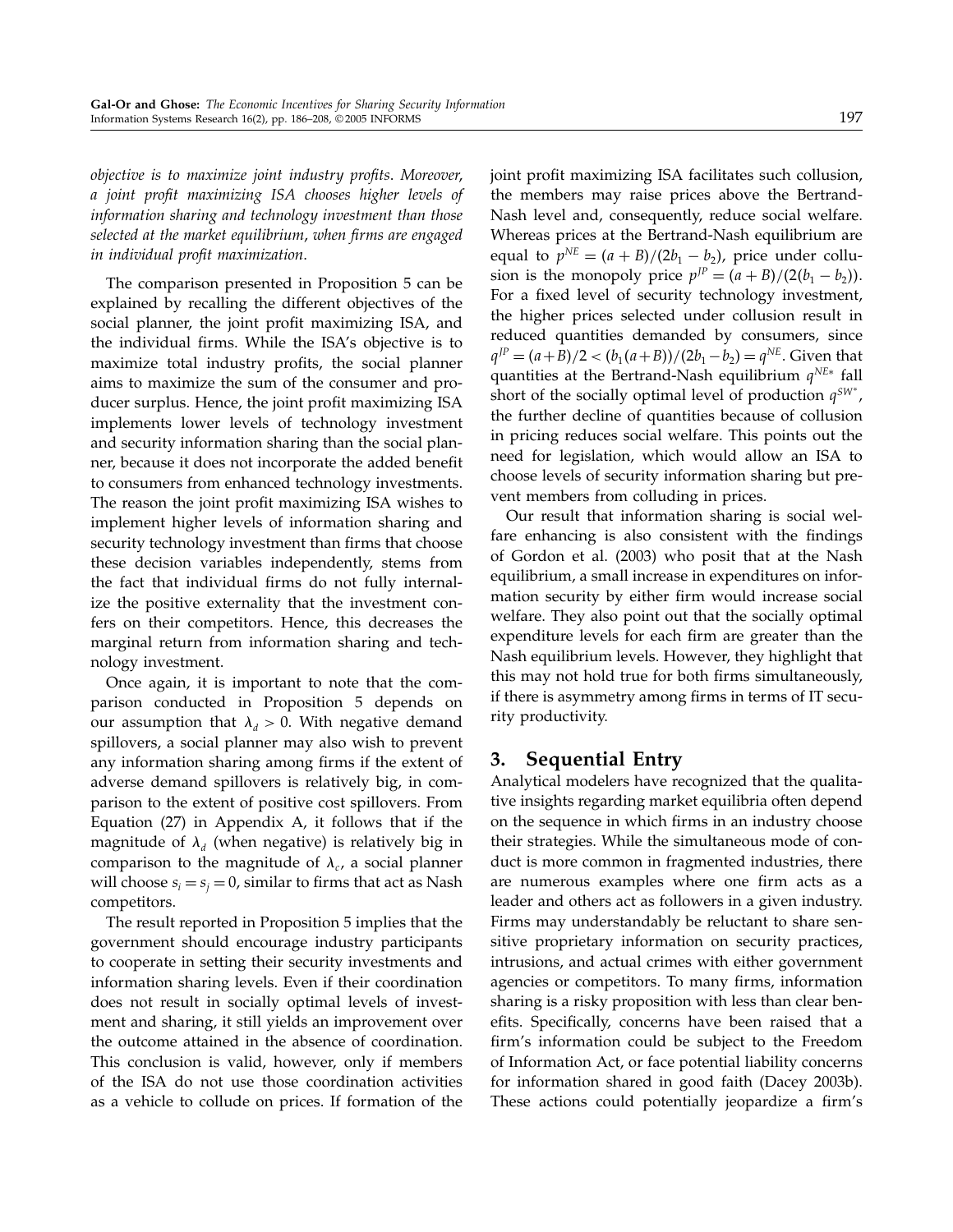market share or customer base. This may be especially true when some firms are more likely to be pioneering in their approach to disclosing critical information while others adopt a "wait and watch policy."<sup>25</sup> It may be interesting, therefore, to compare the amount of security information sharing and technology investment when firms join an ISA in a sequential manner, with the case when they make their choices simultaneously.

Hence, we consider a scenario where an incumbent firm has already committed to sharing information and investing in technology, anticipating the entry and similar sharing behavior of another firm. In Stage 1, the incumbent chooses  $(s_i, t_i)$ , and in Stage 2, the entrant chooses  $(s_i, t_i)$ . In Stage 3, both firms choose prices  $(p_i, p_j)$  simultaneously. With sequential choices, the FOCs for firm  $i$  (incumbent) are as follows:

$$
G_i = \frac{d\Pi_i}{ds_i} = 2b_1 p_i \frac{\partial p_i}{\partial s_i} + 2b_1 p_i \frac{\partial p_i}{\partial s_j} \frac{\partial s_j}{\partial s_i} + 2b_1 p_i \frac{\partial p_i}{\partial t_j} \frac{\partial t_j}{\partial s_i}
$$
  
= 0 (15)

$$
H_i = \frac{d\Pi_i}{dt_i} = 2b_1 p_i \frac{\partial p_i}{\partial t_i} + 2b_1 p_i \frac{\partial p_i}{\partial t_j} \frac{\partial t_j}{\partial t_i} + 2b_1 p_i \frac{\partial p_i}{\partial s_j} \frac{\partial s_j}{\partial t_i} - \frac{\partial f^i}{\partial t_i}
$$
  
= 0. (16)

Note, however, that the FOCs for the follower will be similar to those in the simultaneous mode, given by Equations (5) and (6).

PROPOSITION 6. The optimal amount of shared security information and security technology investment by firm i (incumbent) will be higher in the sequential mode than in the simultaneous mode, provided that  $\alpha \leq \overline{\alpha}$ .

Comparing FOCs given by Equations (15) and (16) with (5) and (6), implies that with sequential entry, each FOC of the leader includes an additional positive term that reflects the "Stackelberg effect." This effect occurs because the leader incorporates the implication of its own investment  $(t_i)$  and sharing  $(s_i)$  on the choice of the levels of investment  $(t_i)$  and sharing  $(s_i)$  made subsequently by the follower. The leader knows, in particular, that such a precommitment to increase the security technology investment or shared security information will induce the entrant to do the same.<sup>26</sup> Because increased information sharing and technology investment leads to softening of price competition, both firms' profits will be strictly higher in the sequential mode than in the simultaneous mode game. Proposition 6 suggests that security information sharing and security technology investment are indeed higher in the former than in the latter mode, leading to higher profits because of further alleviation of price competition.<sup>27</sup>

# 4. Impact of Volume-Related Costs

Many firms believe that increased efficiency may be attained by outsourcing the information security function. Hence, some firms have outsourced their security and network management to an external entity like a managed security services provider (MSSP). This entity engages in modulation of security resources and services, depending on control/variability.<sup>28</sup> During the course of outsourcing, an MSSP often provides different levels of quality of security service (QoSS) based on the size of the firm. Given that the payment to the MSSP may depend on the firm size, it would be appropriate to modify our model by including some additional technology costs, which are affected by the volume of sales. Even if the firm manages its own security, as demand and the corresponding IT infrastructure grows, so would costs related to installation of additional servers, QoSS license fees, dynamic security service agreements,

<sup>&</sup>lt;sup>25</sup> Starting with October 2000, there were only 277 members who had joined InfraGard. By early January 2001, 518 entities had joined. As of February 2003 InfraGard members totaled more than 6,700 (Dacey 2003a).

<sup>&</sup>lt;sup>26</sup> By choosing a higher level of  $(s_i, t_i)$ , the leader moves in a direction that is favorable for both firms, and thus convinces the entrant to follow suit. This, in turn, results in improved opportunities for tacit collusion.

 $27$  It is also possible to consider the scenario in which technology investments  $(t_i, t_i)$  are chosen first and simultaneously by firms, followed by information-sharing levels in the penultimate stage  $(s_i, s_j)$ , and prices  $(p_i, p_j)$  in the last stage. Even in this scenario, higher levels of technology investment and information sharing arise in equilibrium, compared to the simultaneous mode game considered in the previous section. Proof of this is available from the authors upon request.

<sup>28</sup> Examples of variant security include the length of encryption keys, assurance level of remote execution environment, intensity level of boundary controllers like IDS, firewall, etc.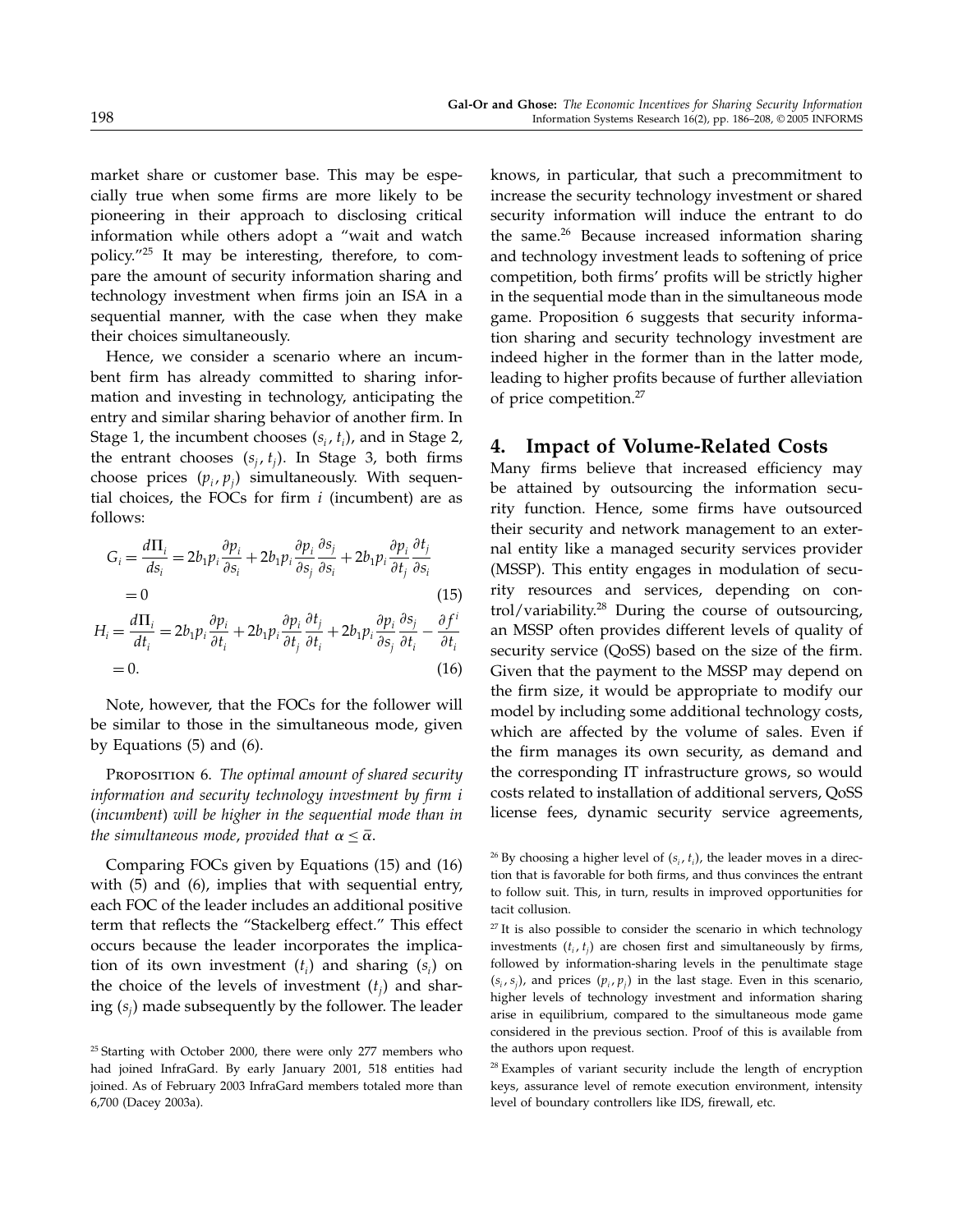increasing utilization of associated security weapons like firewalls, intrusion detection systems (IDS), virtual private networks, content filters, access control systems, etc. In this section, we analyze the impact of sales volume-related costs of technology on firms' optimal sharing and investment strategies.

Having considered cost spillovers on fixed costs, we now consider only spillovers on security technology costs, which are influenced by the volume of sales. We model the new marginal cost function as  $(c - \lambda t_i s_i) \delta(t_i)$  and assume that  $\delta' > 0$ ,  $\delta'' > 0$ . The parameter  $\hat{\lambda}$  is the "volume-related cost side" spillover from information sharing. In this new environment, the first-stage profit equation in reduced form is

$$
\Pi_i = b_1 (p_i - (c - \lambda t_j s_j) \delta(t_i))^2 - f(t_i),
$$

where, for simplicity, we assume the nonexistence of fixed cost spillovers (i.e.,  $\lambda_c = 0$ ). Designating the term  $(c - \lambda t_i s_i) \delta(t_i) = F_i$ , the FOCs can now be written as:

$$
G_i = \frac{d\Pi}{ds_i} = 2b_1(p_i - F_i)\frac{\partial p_i}{\partial s_i} = 0.
$$
 (17)

$$
H_i = \frac{d\Pi}{dt_i} = 2b_1(p_i - F_i)\left(\frac{\partial p_i}{\partial t_i} - \frac{\partial F_i}{\partial t_i}\right) - f'(t_i) = 0.
$$
 (18)

From conditions (17) and (18), we can assess how cost side spillovers impact firms' incentives to share information and invest in technology. We formally show the following:

PROPOSITION 7. When the costs of security technology investment are affected by the volume of sales, and there are "volume-related cost side spillovers" as captured by the parameter  $\lambda$ ,

(i) An increase in  $\hat{\lambda}$  has ambiguous implications on the propensity to share security information or invest in security technology for both firms.

(ii) Volume-related spillovers reduce incentives to share information in comparison to an environment, where no such spillovers exist.

Changes in the spillover parameter  $\hat{\lambda}$  introduce two countervailing effects. An increase in  $\lambda$  makes firm i's competitor more efficient by reducing its unit cost  $c - \lambda t_i s_i$ . This enables *j* to price more aggressively. If firm  $i$  increases its level of information shared, it further increases the cost efficiency of the

competitor, which acts to the disadvantage of the firm. Because the improved cost efficiency precipitates further price competition, both firms respond strategically by reducing their levels of information sharing. On the other hand, an increase in  $\lambda$  increases the profit margin of each firm, thus providing greater incentives for increased investment in technology and information sharing. In Appendix A, we demonstrate that the relative size of the above-mentioned effects depends on the ratio of the two parameters measuring demand and volume-related cost spillovers,  $(\lambda_d/\lambda)$ . The smaller this ratio, the bigger the former effect, implying that increased volume-related cost spillovers reduce the incentives to share information.

It may also be interesting to investigate what happens to the slope of the information-sharing reaction functions. We demonstrate that the informationsharing reaction function,  $\partial s_i/\partial s_i$ , is not necessarily increasing, unlike in the case when there are no volume-related costs of investing in security technology. In particular, the sign of the slope of this reaction function is determined by the size of the parameter  $\hat{\lambda}$ . For small values of  $\hat{\lambda}$ ,  $\partial s_i/\partial s_i > 0$ , and for large,  $\partial s_i/\partial s_i$  < 0. Thus, only if volume-related cost spillovers are sufficiently small, information sharing by one firm induces the other firm to share more information. While a higher level of information sharing fosters greater opportunities for tacit collusion, as derived in earlier sections, it also leads to a more efficient competitor who faces lower variable costs. Such a competitor tends to price more aggressively. When the value of  $\lambda$  is sufficiently big, the latter effect is significant, thus reversing the result we have derived in the absence of volume-related cost spillovers.

Volume-related spillovers costs yield, therefore, predictions that are more consistent with the free-riding behavior described in Gordon et al. (2003) or in the R&D literature (d'Aspremont and Jacquemin 1988, Kamien et al. 1992).<sup>29</sup>

<sup>29</sup> This result also corresponds well with Gordon et al. (2003) who point out that whether or not information sharing results in an increased level of security depends on the nature of the probability security breach function. Basically, what drives their result is the relative size of the firm's marginal benefit from an additional dollar of information security expenditure, at different levels of security investment.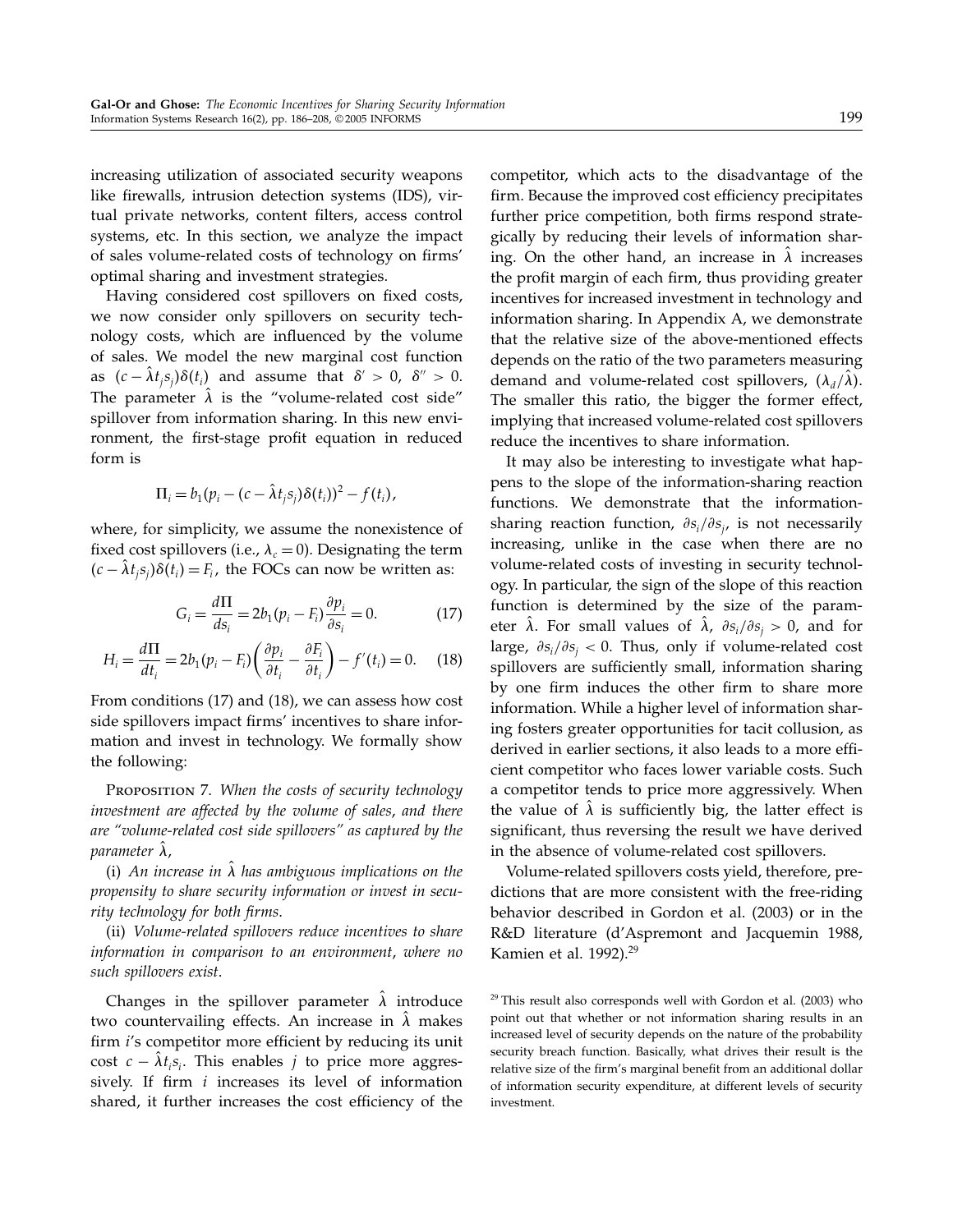# 5. Implications, Conclusion, and Extensions

The U.S. federal government has encouraged the formation of ISACs, with the goal of helping protect critical infrastructure assets that are largely owned and operated by the private sector. This has been witnessed in industries such as banking and finance, IT, chemicals, oil and gas, electricity, etc. The underlying assumption is that such centrally coordinated information-sharing organizations would facilitate the alignment of goals for both the private sector and the federal government, which, in turn, would improve the security of cyber infrastructure assets. However, all sectors do not have a fully established ISAC, and in those sectors that do, there is mixed participation. Specifically, five recently reviewed ISACs showed different levels of progress in implementing the PDD 63 suggested activities. $30$  Hence, the government felt the importance to identify economic incentives to encourage the desired information-sharing behavior in IT security (Dacey 2003a).

We develop a model to investigate the benefits to firms from joining such security information-sharing alliances. Our results point out that if information sharing among members of the alliance had sufficiently large positive implications on the demand facing the firms, there are, indeed, strong economic incentives for firms to engage in sharing security information. Increase in security information sharing may yield two benefits for the firms: a "direct effect," which increases demand and a "strategic effect," which alleviates price competition. These incentives become stronger with increases in the firm size and the degree of competition. Because such alliances can give rise to positive spillover effects, we investigate their impact on sharing and security investment levels. Importantly, we demonstrate that the nature of the security technology cost function plays a pivotal role in determining whether spillovers are beneficial or detrimental to firms' incentives to join the ISA. We also point out that joining the ISA may not be beneficial to the firm if it loses its competitive advantage in the marketplace, when competing against a rival whose product is perceived to be more secure by

consumers. To support the existence of incentives for information sharing, the extent of positive demand spillovers should be sufficiently large to more than offset this adverse implication on the competitive position of the firm.<sup>31</sup>

We find that an increase in security information sharing and security technology investment levels lead to higher social welfare, compared to the no-sharing regime. However, the equilibrium levels vary depending on whether an ISA enacts the role of a social planner or a joint profit maximizer. The levels of security information sharing and technology investment obtained under a market equilibrium fall short of those that maximize social welfare. Even when the members of an ISA coordinate their information sharing and technology investment decisions to maximize joint industry profits, the extent of sharing and investment falls short of socially desirable levels. Joint profit maximization yields, however, higher levels of sharing than those obtained at the market (Bertrand-Nash) equilibrium, implying that coordination among firms on technology security should actually be encouraged by the federal government. $32$  Even if their coordination does not result in socially optimal levels of technology investment and information sharing, it still yields an improvement over the outcome attained in the absence of coordination.

Our model shows that when firms face volumerelated costs, increased spillover effects do not necessarily encourage firms to share security information. In our analysis, we have only considered symmetric cost side spillovers, implying that both firms are equally efficient in utilizing the shared security information in reducing their marginal costs of technology investment. In future research, we plan to extend the model to allow for asymmetries among firms in utilizing the cost side spillover benefit. A preliminary investigation indicates that if firms differ in their intrinsic ability to utilize the shared information, the more efficient firm may have stronger incentives to underinvest in security technology and have lower incentives to share information, compared to the less

<sup>&</sup>lt;sup>30</sup> These were the IT, telecommunications, energy, water, and electricity ISACs.

<sup>&</sup>lt;sup>31</sup> The comparison of the parameters  $\alpha$  and  $\lambda_d$  as expressed in the Assumption 1 of our model.

<sup>&</sup>lt;sup>32</sup> ISAs should not be allowed to restrain trade by restricting output, coordinating prices, or otherwise inhibiting competition, on which antitrust laws generally focus.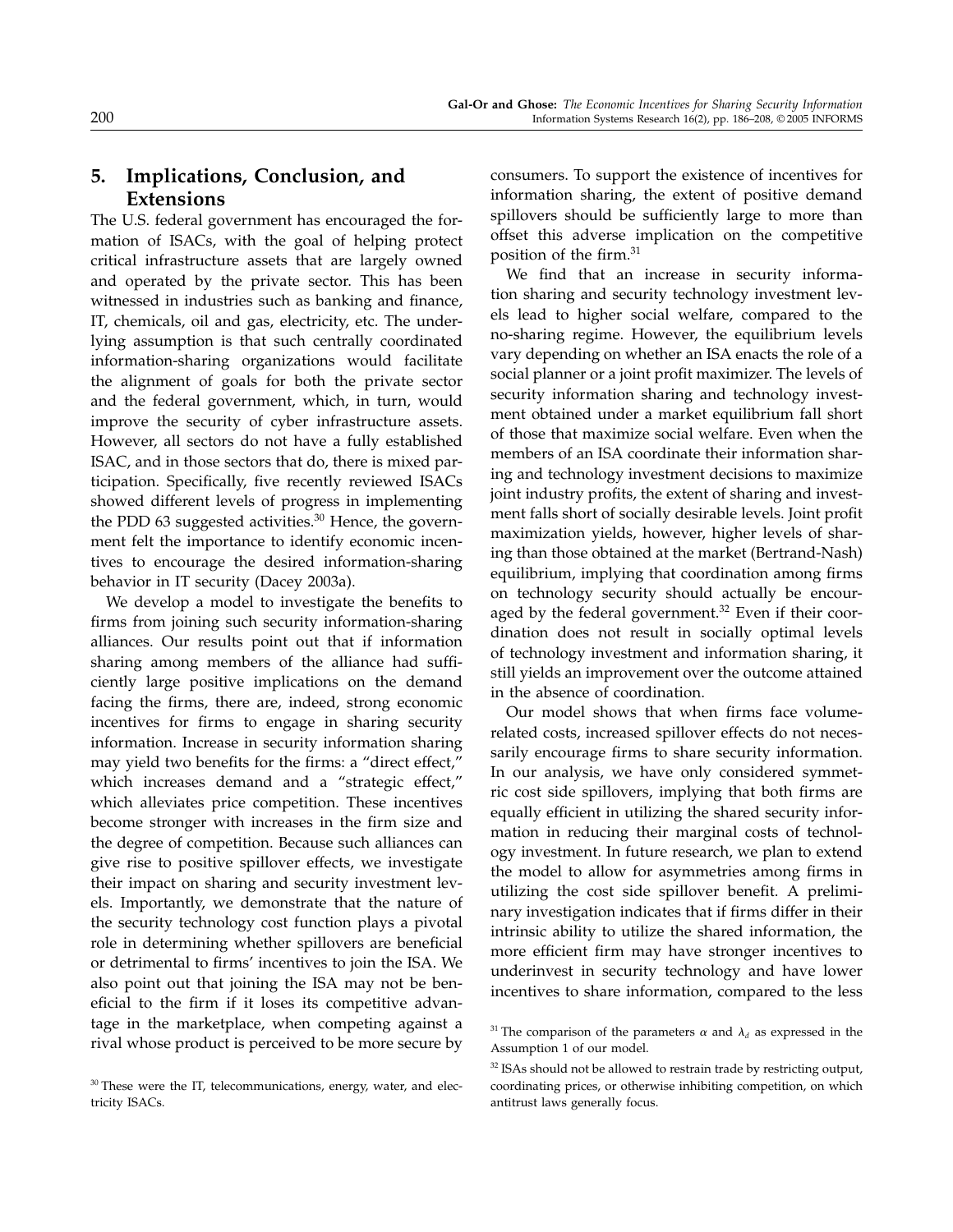efficient firm. The total effect of a change in the spillover parameter is not driven by the direct effect of this change alone, but also by the competitor's reaction to it. This opens up the possibility of indirect freeriding behavior by the more efficient firm. Gordon et al. (2003) also point out such a possibility in their model.

ISACs do not seem to have well-designed incentives to prevent firms from free riding. Additionally, firms that join such alliances are often concerned about providing competitive advantage to other member firms. Thus, there is a possibility that even after entering an alliance, firms might renege on sharing security breach information with other member firms. To mitigate such concerns, the Chemical Industry Cyber-Security Information Sharing Network has put in place standards for authentication and verification of the security information being shared.

While PDD 63 encouraged the creation of ISACs, it left the actual design and function of the ISACs to be determined by the private sector in consultation with the federal government (Dacey 2003a). A significant implication of our model is that rigorous empirical studies of the structure and activities of such information-sharing organizations are needed. These studies would not only determine the actual levels of information sharing occurring among members of ISACs, but could provide deep insights into the appropriate incentives that may be required to facilitate such sharing, without causing excessive price increases.<sup>33</sup> These incentives may include various public policy tools related to tax benefits, subsidies, or specific legislation protecting firms from antitrust actions. In addition, empirical studies could address the role of government intervention in the form of optimal incentives or subsidies to prevent firms from reneging on their information-sharing commitments.

Although markets differ in a number of ways, we consider only a limited number of market characteristics in our research. For instance, in our social welfare analysis, we focus on only one industry. In reality, a security breach in a critical infrastructure industry, such as banking, may adversely affect producers and consumers in other industries. Ideally,

a social welfare function should recognize such crossindustry spillover effects. Another limitation of our model is that we implicitly assume that whatever security information a firm is willing to share, it shares it truthfully. However, in the absence of additional incentives, truthtelling may not be an equilibrium outcome as has been shown by Ziv (1993) in the context of trade associations. $34$  Despite these limitations, we believe that our model addresses an important issue, and hope that the proposed approach may be used as a starting point for additional research in this area.

#### Acknowledgments

The authors are grateful to seminar participants at the 2005 International Industrial Organization Conference, 2003 Workshop on Economics and Information Security, Heinz School of Public Policy, and Tepper School at Carnegie Mellon University for useful suggestions. They also thank Ross Anderson, John Caulkins, Anthony Dukes, Ramayya Krishnan, and Uday Rajan for helpful comments. Finally, the authors thank the associate editor and two anonymous referees for their substantive suggestions, which have improved this paper.

#### Appendix A. Proofs

#### Derivation of Benefit Function

Assume that the utility of a representative consumer when consuming  $q_1$  and  $q_2$  units of the two products is

$$
U(q_1, q_2) = (r_1q_1 + r_2q_2) - \frac{d_1q_1^2}{2} - \frac{d_2q_2^2}{2} - zq_1q_2
$$
  
+ 
$$
(Y - p_1q_1 - p_2q_2),
$$

where  $d_i > z$  and the last bracketed term is the consumer's utility from the consumption of other products. Then,

$$
\frac{\partial U}{\partial q_j} = r_j - d_j q_j - z q_i - p_j = 0, \quad i, j = 1, 2, i \neq j. \tag{19}
$$

Hence the marginal utility from consuming product  $j$ increases with  $r_i$  and declines with the quantity that the consumer buys of product  $j$  as well as the quantity he buys of the competing product *i*. The parameter  $r_i$  reflects the consumer's appreciation of j's product, which is inversely related to his expectations concerning security breaches that firm j might experience.

From (19), we get the following two equations:

$$
q_1 = \frac{(d_2r_1 - zr_2)}{(d_1d_2 - z^2)} - \frac{d_2p_1}{(d_1d_2 - z^2)} + \frac{zp_1}{(d_1d_2 - z^2)},
$$
  
\n
$$
q_2 = \frac{(d_1r_2 - zr_1)}{(d_1d_2 - z^2)} - \frac{d_1p_2}{(d_1d_2 - z^2)} + \frac{zp_2}{(d_1d_2 - z^2)}.
$$
\n(20)

<sup>34</sup> We thank an anonymous referee for pointing this out.

<sup>33</sup> Dacey (2003b) outlines some actual levels of information sharing and reporting (to the National Infrastructure Protection Center) occurring in these ISACs.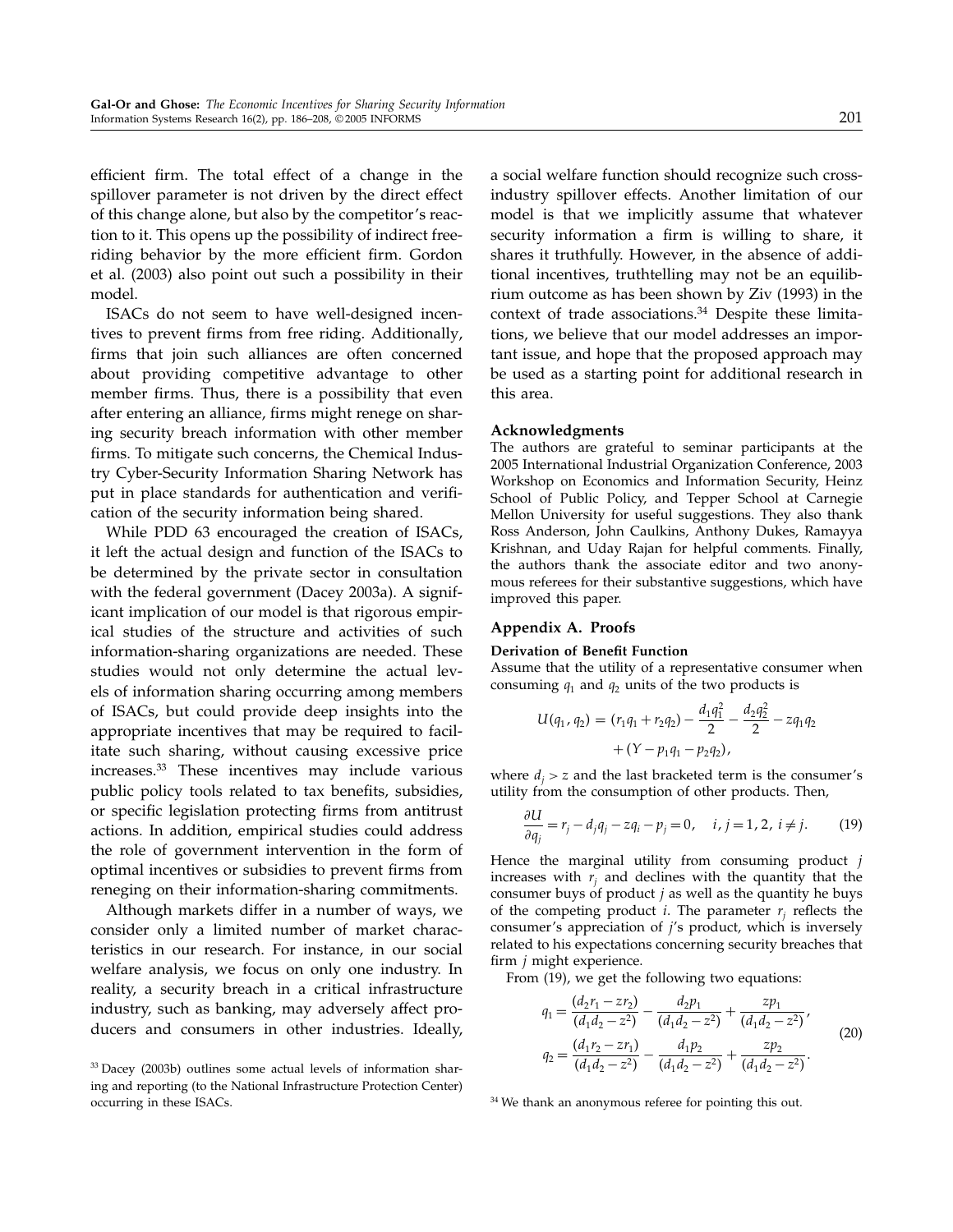Define

$$
a_i + B_i = \frac{d_j r_i - z r_j}{d_1 d_2 - z^2}, \qquad b_1 = \frac{d_j}{d_1 d_2 - t^2}, \qquad b_2 = \frac{z}{d_1 d_2 - t^2}.
$$

Hence, from the definition of  $B_i$ , it follows that

$$
g^{i}(s_{i}, s_{j}) = a_{i} + t_{i} - \alpha t_{j} + \lambda_{d} s_{j} t_{j} - \frac{d_{j} r_{i} - z r_{j}}{d_{1} d_{2} - z^{2}}.
$$

For simplicity, assume that the consumer's appreciation of product *i*, as measured by  $r_i$ , depends on  $s_i$  but is independent of the value of  $s_i$ . Hence  $\partial r_i/\partial s_i < 0$  but  $\partial r_i/\partial s_i = 0$ . As well, assume that this appreciation declined at an increasing pace when  $s_i$  increases, thus  $\partial^2 r_i / \partial s_i^2 < 0$ . As a result,

$$
\frac{\partial g^i}{\partial s_i} = \frac{-d_j \partial r_i / \partial s_i}{d_1 d_2 - z^2} > 0, \qquad \frac{\partial g^i}{\partial s_j} = \lambda_d t_j + \frac{z \partial r_j / \partial s_j}{d_1 d_2 - z^2}.
$$

Hence  $\partial g^i/\partial s_j < 0$  if  $\lambda_d t_j < -(z \partial r_j/\partial s_j)/(d_1 d_2 - z^2)$ . As well,  $|\partial g^i/\partial s_i| > |\partial g^i/\partial s_j|$  by our assumption that  $d_j > z$ .

$$
\frac{\partial^2 g^i}{\partial s_i^2} = \frac{-d_j \partial^2 r_i / \partial s_i^2}{d_1 d_2 - z^2} > 0, \qquad \frac{\partial^2 g^i}{\partial s_i \partial s_j} = 0,
$$

$$
\frac{\partial^2 g^i}{\partial s_j^2} = \frac{z \partial^2 r_j / \partial s_j^2}{d_1 d_2 - z^2} < 0.
$$

Since  $z < d_j$ ,  $|\partial^2 g^i / \partial s_i^2| > |\partial^2 g^i / \partial s_j^2|$ . The above specification yields all the restrictions we have imposed on the "leakage costs" function  $g^i(s_i, s_j)$ .

Proof of Proposition 1. From the profit function of firm i, we first derive the reduced form version of firm i's profit function given by Equation (4). From Equations (1) and (3), the profit function of firm  $i$  is

$$
\Pi_i = p_i q_i - f^i(t_i, y_j) = p_i(a_i - b_1 p_i + b_2 p_j + B_i) - f^i(t_i, y_j),
$$

implying that

$$
\frac{d\Pi_i}{dp_i} = a_i - 2b_1p_i + b_2p_j + B_i.
$$

The optimal price is then  $p_i = (a_i - b_1p_i + b_2p_i + B_i)/b_1$ . This then implies that  $q_i = b_1 p_i$ . Hence

$$
\Pi = q_i p_i - f^i(t_i, y_j) = b_1 p_i^2 - f^i(t_i, y_j).
$$

From Equation (4), the FOC for the second-stage decision variable; that is, the price leads to the following reaction function:

$$
p_i(p_j) = \frac{a_i + b_2 p_j + B_i}{2b_1}.
$$

By solving these two equations simultaneously, we get the following optimal prices:

$$
p_i = \frac{(2b_1a_i + b_2a_j) + (2b_1B_i + b_2B_j)}{4b_1^2 - b_2^2}.
$$
 (21)

From Equation (21), we then have

$$
\frac{\partial p_i}{\partial t_i} = \frac{2b_1 + b_2(\lambda_d s_i - \alpha)}{(4b_1^2 - b_2^2)} > 0, \quad i, j = 1, 2, i \neq j.
$$

The above inequality holds since  $\alpha < 1$  and  $b_1 > b_2$ . From (21), we also have

$$
\frac{\partial p_i}{\partial t_j} = \frac{(2b_1(\lambda_d s_j - \alpha) + b_2)}{(4b_1^2 - b_2^2)}.
$$

Under Assumption 1, the above is positive.

Differentiating further the optimal price w.r.t.  $s_i$  yields

$$
\frac{\partial p_i}{\partial s_i} = \frac{2b_1(-\partial g^i/\partial s_i) + b_2(-\partial g^j/\partial s_i) + b_2\lambda_d t_i}{(4b_1^2 - b_2^2)}.
$$
 (22)

Evaluating the above derivative at  $s_i = 0$  implies that  $|\partial p_i/\partial s_i|_{s_i=0} > 0$  and evaluating the above derivative at  $s_i =$  $s_j = 1$  implies that  $|\partial p_i/\partial s_i|_{s_i=s_j=1} < 0$  from Assumption 2. As well, since  $\partial^2 g_i/\partial s_i \partial s_j \leq 0$ , the derivative  $\partial p_i/\partial s_i$  is strictly increasing in  $s_j$ . Hence, if  $|\partial p_i/\partial s_i|_{s_i=s_j=1} < 0$ , it follows that  $|\partial p_i/\partial s_i|_{s_i=1}$  < 0 for any value of  $s_i < 1$  as well. By our assumption that  $|\partial^2 g_i/\partial s_i^2| > |\partial^2 g_j/\partial s_i^2|$ , it follows that  $\partial p_i/\partial s_i$ is a strictly decreasing function of  $s_i$ . Hence, there exists  $s_i^c$  $(0, 1)$ , where  $\partial p_i/\partial s_i = 0$ , and the proposition follows.  $\Box$ 

Proof of Lemma 1. The proof for the first part follows from Equations (5), (6), and (22). The proof for the second part is embedded in the following proof of Proposition 2.  $\square$ 

#### Proof of Proposition 2.

(i) Because we do not get closed-form solutions for the first-stage decision variables, we adopt the implicit function approach to present our results and gain insights. We want to perform comparative statics of the firm i's decision variables  $s_i$  and  $t_i$  w.r.t. that of the second firm decision variables; say,  $s_i$ . Upon total differentiation of Equations (5) and (6), we get the following set of equations:

$$
\frac{\partial^2 p_i}{\partial s_i^2} ds_i + \frac{\partial^2 p_i}{\partial s_i \partial t_i} dt_i + \frac{\partial^2 p_i}{\partial s_i \partial s_j} ds_j = 0,
$$
 (23)

$$
\frac{\partial H_i}{\partial s_i} ds_i + \frac{\partial H_i}{\partial t_i} dt_i + \frac{\partial H_i}{\partial s_j} ds_j = 0, \quad i, j = 1, 2, i \neq j.
$$
 (24)

The set of two simultaneous equations for each firm leads us to the following solution for the derivatives  $ds_i/ds_i$  and  $dt_i/ds_i$ :

$$
\begin{pmatrix}\n\frac{ds_i}{ds_j} \\
\frac{dt_i}{ds_j}\n\end{pmatrix} = -M^{-1} \begin{pmatrix}\n\frac{\partial^2 p_i}{\partial s_i \partial s_j} \\
\frac{\partial H_i}{\partial s_j}\n\end{pmatrix},
$$

where

$$
M = \begin{pmatrix} \frac{\partial^2 p_i}{\partial s_i^2} & \frac{\partial^2 p_i}{\partial s_i \partial t_i} \\ \frac{\partial H_i}{\partial s_i} & \frac{\partial H_i}{\partial t_i} \end{pmatrix}.
$$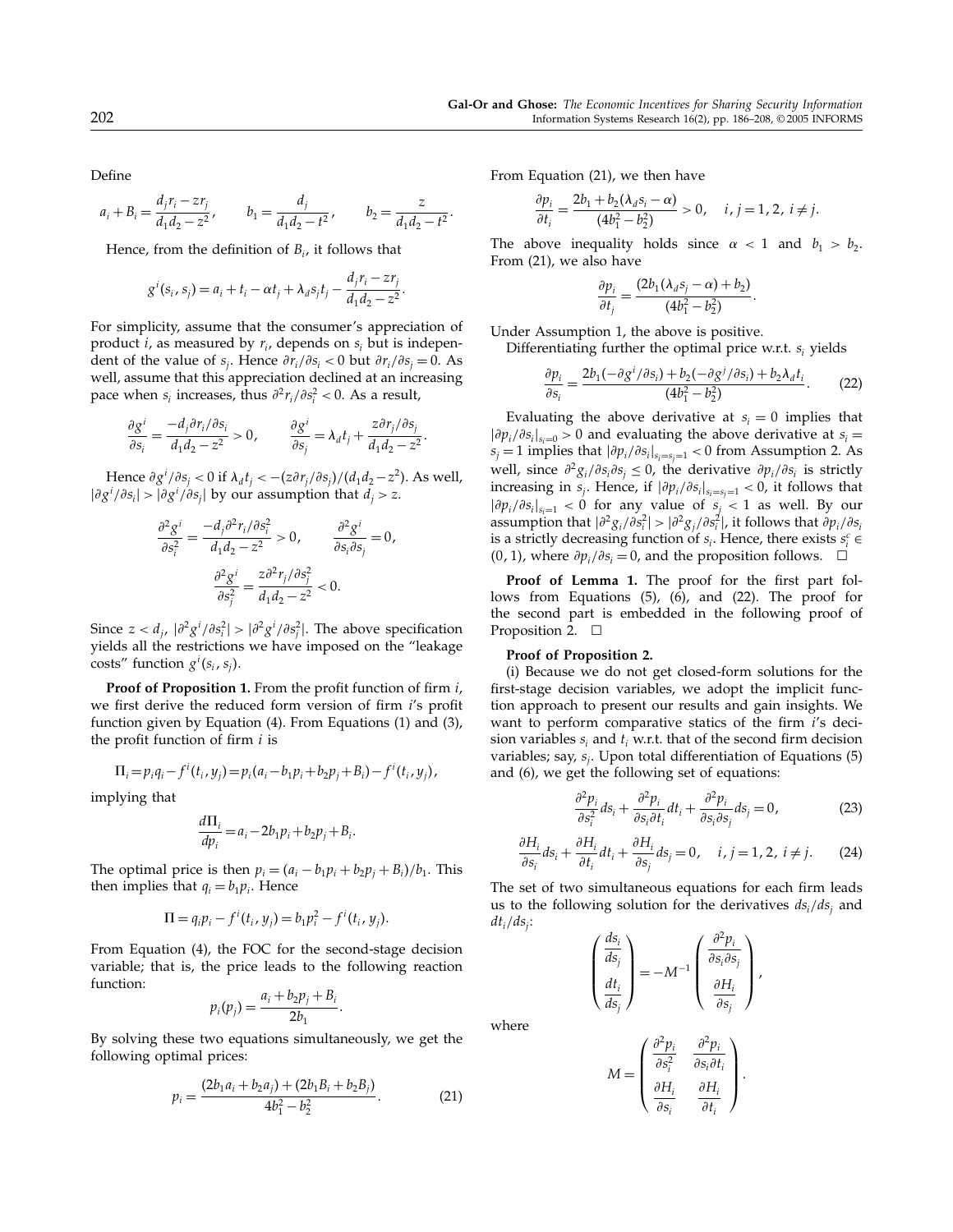Here,

$$
\frac{\partial H_i}{\partial s_j} = 2b_1 \frac{\partial p_i}{\partial t_i} \frac{\partial p_i}{\partial s_j} + 2b_1 p_i \frac{\partial^2 p_i}{\partial t_i \partial s_j} - \lambda_c t_j \frac{\partial^2 f^i}{\partial t_i \partial y_j},
$$
\n
$$
\frac{\partial H_i}{\partial s_i} = 2b_1 \frac{\partial p_i}{\partial s_i} \frac{\partial p_i}{\partial t_i} + 2b_1 p_i \frac{\partial^2 p_i}{\partial t_i \partial s_i},
$$
\n
$$
\frac{\partial H_i}{\partial t_i} = 2b_1 \left(\frac{\partial p_i}{\partial t_i}\right)^2 + 2b_1 p_i \frac{\partial^2 p_i}{\partial t_i^2} - \frac{\partial^2 f^i}{\partial t_i^2}.
$$

From the expression for the optimal prices given in the Proof of Proposition 1, we derive the following:

$$
\frac{\partial^2 p_i}{\partial t_i \partial s_i} = \frac{b_2 \lambda_d}{(4b_1^2 - b_2^2)} > 0,
$$

$$
\frac{\partial^2 p_i}{\partial s_i^2} = -\frac{2b_1 \partial^2 g^i / \partial s_i^2 + b_2 \partial^2 g^j / \partial s_i^2}{4b_1^2 - b_2^2} < 0.
$$

To satisfy the second-order conditions and ensure global concavity, the determinant of M must be positive and  $\partial H_i/\partial t_i$  < 0. Further in equilibrium,  $\partial p_i/\partial s_i = 0$ , implying that  $\partial H_i/\partial s_i > 0$  since  $\partial^2 p_i/\partial t_i \partial s_i > 0$ .

As well, we proceed to prove that the following expression is positive:

$$
\frac{\partial p_i}{\partial s_j} = \frac{2b_1(\lambda_d t_j - \partial g^i/\partial s_j) + b_2(-\partial g^j/\partial s_j)}{4b_1^2 - b_2^2}.
$$

From the FOC  $\partial p_i/\partial s_i = 0$ , we have that

$$
-\frac{\partial g^j}{\partial s^j} = \frac{b_2}{2b_1} \left( \frac{\partial g^i}{\partial s_j} - \lambda_d t_j \right).
$$

Hence

$$
\frac{\partial p_i}{\partial s_j} = \frac{2b_1(\lambda_d t_j - \partial g^i/\partial s_j) + (b_2/2b_1)(b_2\partial g^i/\partial s_j - b_2\lambda_d t_j)}{4b_1^2 - b_2^2}
$$

$$
= \frac{\lambda_d t_j - \partial g^i/\partial s_j}{2b_1} > 0.
$$

Next, from Equation (21), we show that

$$
\frac{\partial^2 p_i}{\partial t_i \partial s_j} = 0 \quad \text{and} \quad \frac{\partial^2 p_i}{\partial s_i \partial s_j} = \frac{-2b_1 \partial^2 g^i / \partial s_i \partial s_j - b_2 \partial^2 g^j / \partial s_i \partial s_j}{4b_1^2 - b_2^2} \ge 0,
$$

where the last inequality follows since  $\partial^2 g^i / \partial s_i \partial s_j \leq 0$ . Hence  $\partial H_i/\partial s_j > 0$  since  $\partial^2 f^i/\partial t_i \partial y_j \leq 0$ . The above derivatives help us establish the comparative statics results with respect to  $s_i$ .

(ii), (iii) In a similar manner, total differentiation of Equations (5) and (6) with respect to  $t_i$  yields

$$
\begin{pmatrix} \frac{ds_i}{dt_j} \\ \frac{dt_i}{dt_j} \end{pmatrix} = -M^{-1} \begin{pmatrix} \frac{\partial^2 p_i}{\partial s_i \partial t_j} \\ \frac{\partial H_i}{\partial t_j} \end{pmatrix}.
$$

It is easy to show that  $\partial^2 p_i/\partial s_i \partial t_j = 0$  and

$$
\frac{\partial H_i}{\partial t_j} = 2b_1 \frac{\partial p_i}{\partial t_j} \frac{\partial p_i}{\partial t_i} + 2b_1 p_i \frac{\partial^2 p_i}{\partial t_i \partial t_j} - \lambda_c s_j \frac{\partial^2 f^i}{\partial t_i \partial t_j}.
$$

Since  $\partial^2 p_i/\partial t_i \partial t_j = 0$  and  $\partial^2 f^i/\partial t_i \partial y_j \le 0$ , a sufficient condition for  $\partial H_i/\partial t_j > 0$  is that  $\partial p_i/\partial t_j > 0$ . Further,

$$
\frac{\partial p_i}{\partial t_j} = \frac{(2b_1(\lambda_d s_j - \alpha) + b_2)}{4b_1^2 - b_2^2}
$$

Hence the above is nonnegative as long as  $\alpha \leq \lambda_d s_i$  +  $b_2/(2b_1)$ . By requiring that  $\alpha \leq \overline{\alpha}$ , we guarantee that  $\partial p_i/\partial t_j > 0$  for both firms. As a result,  $\partial H_i/\partial t_j$  is positive for both firms, and reaction functions are upward sloping w.r.t.  $t_i$  (i.e.,  $\partial s_i/\partial t_i > 0$  and  $\partial t_i/\partial t_i > 0$ ). Note that the condition  $\alpha \leq \overline{\alpha}$  is stronger than necessary since  $\partial H_i/\partial t_i$  can be positive even when  $\partial p_i/\partial t_i < 0$ .  $\Box$ 

Proof of Proposition 3. (i) Similar to the Proof of Proposition 2, upon total differentiation of Equations (5) and (6), we get the following set of equations:

$$
\frac{\partial^2 p_i}{\partial s_i^2} ds_i + \frac{\partial^2 p_i}{\partial s_i \partial t_i} dt_i + \frac{\partial^2 p_i}{\partial s_i \partial b_1} db_1 = 0,
$$
 (25)

$$
\frac{\partial H_i}{\partial s_i} ds_i + \frac{\partial H_i}{\partial t_i} dt_i + \frac{\partial H_i}{\partial b_1} db_1 = 0.
$$
 (26)

.

The set of two simultaneous equations for each firm yields

$$
\begin{pmatrix}\n\frac{ds_i}{db_1} \\
\frac{dt_i}{db_1}\n\end{pmatrix} = -M^{-1} \begin{pmatrix}\n\frac{\partial^2 p_i}{\partial s_i \partial b_1} \\
\frac{\partial H_i}{\partial b_1}\n\end{pmatrix}.
$$
\n
$$
\frac{\partial H_i}{\partial b_1} = 2p_i \frac{\partial p_i}{\partial t_i} + 2b_1 \frac{\partial p_i}{\partial b_1} \frac{\partial p_i}{\partial t_i} + 2b_1 p_i \frac{\partial^2 p_i}{\partial b_1 \partial t_i}.
$$

Now

 $\partial$ 

$$
\frac{\partial p_i}{\partial t_i} = \frac{2b_1 + b_2(\lambda_d s_i - \alpha)}{4b_1^2 - b_2^2},
$$

$$
\frac{\partial p_i}{\partial b_1} = -\frac{2(4b_1 p_i - (a_i + B_i))}{4b_1^2 - b_2^2} < 0,
$$

$$
\frac{\partial^2 p_i}{\partial t_i \partial b_1} = \frac{2(4b_1^2 - b_2^2) - 8b_1(2b_1 + b_2(\lambda_d s_i - \alpha))}{(4b_1^2 - b_2^2)^2} < 0.
$$

The above expressions imply that

$$
\frac{\partial H_i}{\partial b_1}<0.
$$

In addition,  $\partial^2 p_i / \partial s_i \partial b_1 = -2 \partial g^i / \partial s_i < 0$ . As a result, the comparative statics with respect to  $b_1$  are determined unambiguously (i.e.,  $\partial s_i/\partial b_1 < 0$ ,  $\partial t_i/\partial b_1 < 0$ ).

(ii) For the comparative statics with respect to  $b_2$ , we need to establish the signs of  $\partial H_i/\partial b_2$  and  $\partial^2 p_i/\partial s_i \partial b_2$ . Here,

$$
\frac{\partial H_i}{\partial b_2} = 2b_1 \frac{\partial p_i}{\partial b_2} \frac{\partial p_i}{\partial t_i} + 2b_1 p_i \frac{\partial^2 p_i}{\partial b_2 \partial t_i}, \quad \text{where}
$$

$$
\frac{\partial p_i}{\partial b_2} = \frac{a_j + B_j}{4b_1^2 - b_2^2} + \frac{2b_2 p_i}{4b_1^2 - b_2^2} > 0.
$$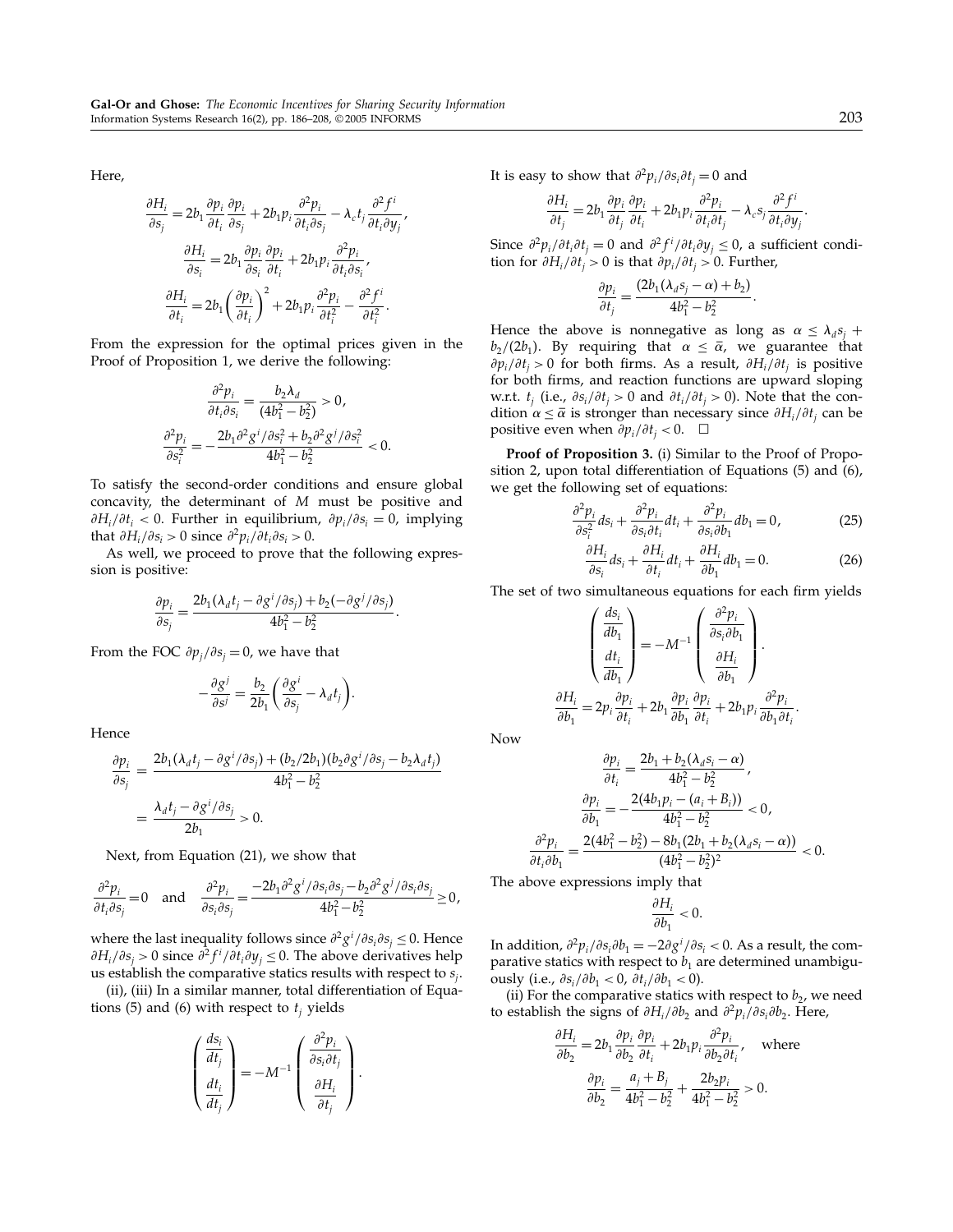Similarly, from (21), the expressions for the derivatives of the equilibrium prices evaluated at the symmetric equilibrium are given as follows:

$$
\frac{\partial p_i}{\partial t_i} = \frac{2b_1 + b_2(\lambda_d s_i - \alpha)}{4b_1^2 - b_2^2} > 0,
$$
  

$$
\frac{\partial^2 p_i}{\partial t_i \partial b_2} = \frac{\lambda_d s_i - \alpha}{4b_1^2 - b_2^2} + \frac{2b_2(2b_1 + b_2(\lambda_d s_i - \alpha))}{(4b_1^2 - b_2^2)^2}
$$
  

$$
= \frac{4b_1b_2 + (4b_1^2 + b_2^2)(\lambda_d s_i - \alpha)}{(4b_1^2 - b_2^2)^2}.
$$

Under the assumption that  $\alpha \leq \overline{\alpha}$ , the above second derivative is positive. In addition,

$$
\frac{\partial^2 p_i}{\partial s_i \partial b_2} = \frac{\lambda_d t_i - \partial g^j / \partial s_i}{4b_1^2 - b_2^2} + \frac{(-2b_1 \partial g^j / \partial s_i - b_2 \partial g^j / \partial s_i + b_2 \lambda_d t_i) 2b_2}{(4b_1^2 - b_2^2)^2} > 0,
$$

because at the equilibrium, the second term vanishes from Equation (22). The comparative statics with respect to  $b_2$  are implied by the above derivatives. Note, once again, that the assumption  $\alpha \leq \overline{\alpha}$  is stronger than necessary, since  $\partial H_i/\partial b_2$ can be positive even when  $\partial^2 p_i/\partial t_i \partial b_2$  is negative.  $\Box$ 

Proof of Proposition 4. Proof of Proposition 4 is similar to 2 and 3 above, and hence it is not repeated for brevity. We only show the relevant expressions.

$$
\frac{\partial H_i}{\partial a_i} = 2b_1 \frac{\partial p_i}{\partial a_i} \frac{\partial p_i}{\partial t_i} + 2b_1 p_i \frac{\partial^2 p_i}{\partial t_i \partial a_i},
$$

$$
\frac{\partial H_i}{\partial a_j} = 2b_1 \frac{\partial p_i}{\partial a_j} \frac{\partial p_i}{\partial t_i} + 2b_1 p_i \frac{\partial^2 p_i}{\partial t_i \partial a_j}.
$$

Here,  $\partial p_i / \partial a_i = 2b_1 / (4b_1^2 - b_2^2)$  and  $\partial p_i / \partial a_j = b_2 / (4b_1^2 - b_2^2)$ . This implies that

$$
\frac{\partial p_i}{\partial a_i \partial t_i} = \frac{\partial^2 p_i}{\partial a_j \partial t_i} = 0.
$$

Hence

$$
\frac{\partial H_i}{\partial a_i} = 2b_1 \frac{\partial p_i}{\partial a_i} \frac{\partial p_i}{\partial t_i} > 0
$$

and

 $\partial H_i$  $\frac{\partial H_i}{\partial a_j} = 2b_1 \frac{\partial p_i}{\partial a_j}$  $\partial a_j$  $\partial p_i$  $\frac{\partial^2 t_i}{\partial t_i} > 0.$ 

(i)

$$
\frac{\partial H_i}{\partial \lambda_d} = 2b_1 \frac{\partial p_i}{\partial \lambda_d} \frac{\partial p_i}{\partial t_i} + 2b_1 p_i \frac{\partial^2 p_i}{\partial t_i \partial \lambda_d}.
$$

Now

$$
\frac{\partial p_i}{\partial \lambda_d} = \frac{2b_1s_jt_j + b_2t_is_i}{4b_1^2 - b_2^2},
$$

$$
\frac{\partial^2 p_i}{\partial s_i \partial \lambda_d} = \frac{b_2 t_i}{4b_1^2 - b_2^2} > 0,
$$

$$
\frac{\partial^2 p_i}{\partial t_i \partial \lambda_d} = \frac{b_2 s_i}{4b_1^2 - b_2^2} > 0.
$$

Hence  $\partial s_i/\partial \lambda_d > 0$ ,  $\partial t_i/\partial \lambda_d > 0$ . In a similar manner, it can be shown that  $\partial s_i/\partial \lambda_c > 0$ ,  $\partial t_i/\partial \lambda_c > 0$  since

$$
\frac{\partial H_i}{\partial \lambda_c} = -\left[\frac{\partial^2 f^i}{\partial t_i \partial y_j}\right] t_j s_j > 0.
$$

$$
(\rm ii)
$$

$$
\frac{\partial H_i}{\partial \alpha} = 2b_1 \frac{\partial p_i}{\partial \alpha} \frac{\partial p_i}{\partial t_i} + 2b_1 p_i \frac{\partial^2 p_i}{\partial t_i \partial \alpha}, \quad \text{where}
$$

$$
\frac{\partial p_i}{\partial \alpha} = \frac{-(2b_1 t_j + b_2 t_i)}{4b_1^2 - b_2^2} < 0,
$$

$$
\frac{\partial^2 p_i}{\partial t_i \partial \alpha} = -\frac{b_2}{4b_1^2 - b_2^2} < 0,
$$

$$
\frac{\partial^2 p_i}{\partial s_i \partial \alpha} = 0.
$$

The above inequalities imply that  $\partial s_i/\partial \alpha < 0$  and  $\partial t_i/\partial \alpha < 0.$   $\Box$ 

Proof of Proposition 5. Solving for the inverse demand functions from (1) and (3),

$$
p_i = \frac{b_1a_i + b_2a_j - (b_1q_i + b_2q_j) + b_1B_i + b_2B_j}{b_1^2 - b_2^2}.
$$

At the symmetric equilibrium we have

$$
p=\frac{(a+B-q)}{(b_1-b_2)},
$$

where  $B = t(1 - \alpha) + \lambda_d ts - g^i(s, s)$ . Hence, total welfare is equal to

$$
SW = \int_0^{q^*} 2\frac{(a+B-q)}{b_1-b_2} \, dq - 2f^i(t, \, \lambda_c ts),
$$

where  $q^*$  is the quantity at the market equilibrium. Taking the derivative w.r.t. s, the optimal  $s^{SW}$  is given by the solution to

$$
\frac{\partial SW}{\partial s} = \frac{\partial}{\partial s} \left( \int_0^{\eta^*} 2 \frac{(a+B-q)}{b_1 - b_2} dq - 2f^i(t, \lambda_c ts) \right) = 0
$$
  

$$
\Leftrightarrow \frac{2}{b_1 - b_2} \int_0^{\eta^*} \frac{\partial B}{\partial s} dq + 2 \left( \frac{a+B-q^*}{b_1 - b_2} \right) \frac{\partial q^*}{\partial s} - 2\lambda_c t \frac{\partial f^i}{\partial y_j} = 0,
$$

by using Leibnitz theorem.

At the symmetric equilibrium,  $q^* = b_1p^* = b_1(a + B)/$  $(2b_1 - b_2)$  and  $\partial q^*/\partial s = b_1/(2b_1 - b_2)(\partial B/\partial s)$ , where  $\partial B/\partial s =$  $\lambda_d t - (\partial g^i/\partial s_i + \partial g^i/\partial s_j).$ 

Hence, we can write this equation as

$$
\frac{\partial SW}{\partial s} = 2 \left[ \frac{b_1(a+B)(3b_1 - 2b_2)}{(2b_1 - b_2)^2(b_1 - b_2)} \right] \frac{\partial B}{\partial s} - 2\lambda_c t \frac{\partial f^i}{\partial y_j} = 0. \tag{27}
$$

Because the last term is always positive, it follows that for a fixed  $t$ ,  $s^{SW}$  is bigger than the value satisfying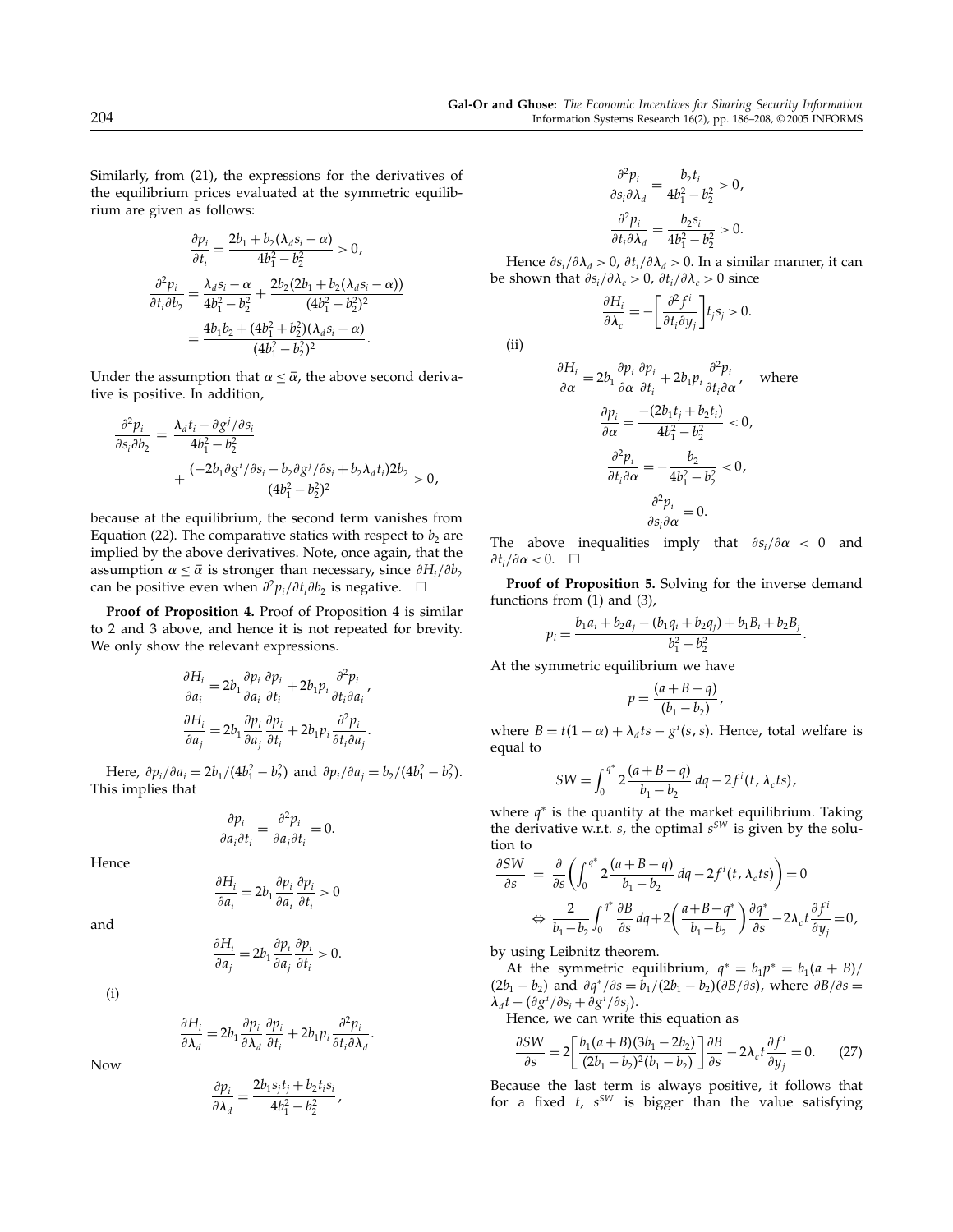$\partial B/\partial s = 0$ . When  $\partial B/\partial s = 0$ ,  $\lambda_d t - (\partial g^i/\partial s_i + \partial g^j/\partial s_i) = 0$ . Recall from (22) that in the market equilibrium the condition, which determines the optimal amount of sharing, is given by  $\lambda_d t - ((2b_1/b_2)(\partial g^i/\partial s_i) + \partial g^j/\partial s_i) = 0$ . Since  $2b_1 > b_2$ , it follows that for a fixed  $t$ ,  $s^{NE}$  is smaller than the value satisfying  $\partial B/\partial S = 0$ . Hence  $s^{NE} < s^{SW}$ .

In a similar manner, differentiating  $SW$  with respect to  $t$ as above, we obtain

$$
\frac{\partial SW}{\partial t} = \frac{\partial}{\partial t} \left( \int_0^{q^*} 2 \frac{(a+B-q)}{b_1-b_2} dq - 2f^i(t, \lambda_c ts) \right).
$$

By using Leibnitz theorem and then rearranging terms, we obtain the following FOC for t

$$
\frac{b_1(3b_1 - 2b_2)(a + B)}{(2b_1 - b_2)^2(b_1 - b_2)} \frac{\partial B}{\partial t} - \left(\frac{\partial f^i}{\partial t_i} + \lambda_c s \frac{\partial f^i}{\partial y_j}\right) = 0,\tag{28}
$$

where  $\partial B/\partial t = 1 - \alpha + \lambda_d s$ . The solution to this equation determines the optimal level of security technology investment. Compare this to the optimal level of technology investment under the firms' individual profit maximization that solves the following equation:

$$
2b_1p\frac{\partial p_i}{\partial t_i} = \frac{\partial f^i}{\partial t_i}.
$$

At the symmetric equilibrium,  $p = (a + B)/(2b_1 - b_2)$  and  $\partial p_i/\partial t_i = (2b_1 + b_2(\lambda_d s - \alpha))/(4b_1^2 - b_2^2)$ . Hence the FOC at the market equilibrium reduces to

$$
\frac{2b_1(a+B)(2b_1+b_2(\lambda_d s-\alpha))}{(2b_1-b_2)(4b_1^2-b_2^2)}-\frac{\partial f^i}{\partial t_i}=0.
$$
 (29)

When  $\alpha \leq \overline{\alpha}$ , it can be shown that  $(3b_1-2b_2)(2b_1+b_2)(1-\alpha+1)$  $\lambda_d s$ ) > 2( $b_1 - b_2$ )(2 $b_1 + b_2(\lambda_d s - \alpha)$ ). Hence, a comparison of Equations (28) and (29) implies that for a fixed level of s, the socially optimal level of technology investment  $t^{SW}$  exceeds that obtained at the market equilibrium under individual profit maximization,  $t^{NE}$ . When both s and t are chosen optimally, the above inequalities are reinforced since  $s$  and  $t$  are strategic complements when  $\alpha < \overline{\alpha}$ .

From Equations (13) and (14), we have the following:

$$
\frac{\partial \Pi^{IP}}{\partial s} = \frac{4b_1(a+B)}{(2b_1-b_2)^2} \left[ \lambda_d t - \left( \frac{\partial g^i}{\partial s_i} + \frac{\partial g^i}{\partial s_j} \right) \right] - 2\lambda_c t \frac{\partial f^i}{\partial y_j} = 0.
$$
\n
$$
\frac{\partial \Pi^{IP}}{\partial t} = \frac{4b_1(a+B)(1-\alpha+\lambda_d s)}{(2b_1-b_2)^2} - 2 \left[ \frac{\partial f^i}{\partial t_i} + \lambda_c s \frac{\partial f^i}{\partial y_j} \right] = 0.
$$
\n(31)

A comparison of (30) with Equations (12, 27) and (31) with Equations (28) and (29) when  $\alpha \leq \overline{\alpha}$ , implies that the security technology investment and security informationsharing levels under joint profit maximization lies in between social welfare maximization and the market (Bertrand-Nash) equilibrium. Hence, it follows that  $t^{NE}$  <  $t^{JP} < t^{SP}$  and  $s^{NE} < s^{JP} < s^{SP}$ .  $\Box$ 

Proof of Proposition 6. The proof follows from comparing Equations (15) and (16) with Equations (5) and (6), respectively. The additional terms in Equations (15) and (16) are the Stackelberg effects and prove the result. Since  $(\partial p_i/\partial s_j)(\partial s_j/\partial s_i) > 0$  and when  $\alpha \leq \overline{\alpha}$ ,  $(\partial p_i/\partial t_j)(\partial t_j/\partial t_i) > 0$  at the levels of simultaneous mode game, to get to the optimum,  $(s_i^*, s_j^*)$  and  $(t_i^*, t_j^*)$  must be higher.  $\Box$ 

Proof of Proposition 7. (i) The optimal price in this case is given by

$$
p_i = \frac{2b_1(a_i + B_i) + b_2(a_j + B_j) + 2b_1^2F_i + b_1b_2F_j}{(4b_1^2 - b_2^2)};
$$
  
*i*, *j* = 1, 2; *i*  $\neq$  *j*.

We first derive the relevant expressions here.

$$
= 1, \qquad \frac{\partial B_j}{\partial t_i} = \lambda_d s_i - \alpha, \qquad \frac{\partial B_i}{\partial s_i} = -\frac{\partial g^i}{\partial s_i}
$$

$$
\frac{\partial B_j}{\partial s_i} = \lambda_d t_i - \frac{\partial g^j}{\partial s_i}.
$$

Next,

 $\partial B$  $\overline{\partial t_i}$ 

$$
\frac{\partial F_i}{\partial s_i} = 0, \qquad \frac{\partial F_i}{\partial s_j} = -\hat{\lambda} t_j \delta(t_i), \qquad \frac{\partial F_i}{\partial t_i} = (c - \hat{\lambda} t_j s_j) \delta'(t_i),
$$

$$
\frac{\partial F_j}{\partial s_i} = -\hat{\lambda} t_i \delta(t_j), \qquad \frac{\partial F_j}{\partial t_i} = -\hat{\lambda} s_i \delta(t_j).
$$

As well,

$$
\frac{\partial p_i}{\partial s_i} = \frac{2b_1(-\partial g^i/\partial s_i) + b_2(\lambda_d t_i - \partial g^j/\partial s_i) - b_1 b_2 \hat{\lambda} t_i \delta(t_j)}{4b_1^2 - b_2^2}.
$$

Comparing this to Equation (22), it is immediate that spillovers on the marginal cost side reduce willingness to share compared to spillovers on the fixed cost side.

(ii) Next, we have the following:

$$
\frac{\partial p_i}{\partial t_i} = \frac{2b_1 + b_2(\lambda_d s_i - \alpha) + 2b_1^2(c - \hat{\lambda} s_j t_j)\delta'(t_i) - b_1 b_2 \hat{\lambda} s_i \delta(t_j)}{4b_1^2 - b_2^2},
$$

$$
\frac{\partial p_i}{\partial \hat{\lambda}} = \frac{-(2b_1^2 t_j s_j \delta(t_i) + b_1 b_2 t_i s_i \delta(t_j))}{4b_1^2 - b_2^2},
$$

$$
\frac{\partial F_i}{\partial \hat{\lambda}} = -s_j t_j \delta(t_i).
$$

From the FOCs (17) and (18), we can derive the following set of simultaneous implicit equations:

$$
\begin{pmatrix} \frac{ds_i}{d\hat{\lambda}} \\ \frac{dt_i}{d\hat{\lambda}} \end{pmatrix} = -M^{-1} \begin{pmatrix} \frac{\partial^2 p_i}{\partial s_i \partial \hat{\lambda}} \\ \frac{\partial H_i}{\partial \hat{\lambda}} \end{pmatrix},
$$

 $2p$ 

where

$$
M = \begin{pmatrix} \frac{\partial^2 p_i}{\partial s_i^2} & \frac{\partial^2 p_i}{\partial s_i \partial t_i} \\ \frac{\partial H_i}{\partial s_i} & \frac{\partial H_i}{\partial t_i} \end{pmatrix}.
$$

 $\overline{1}$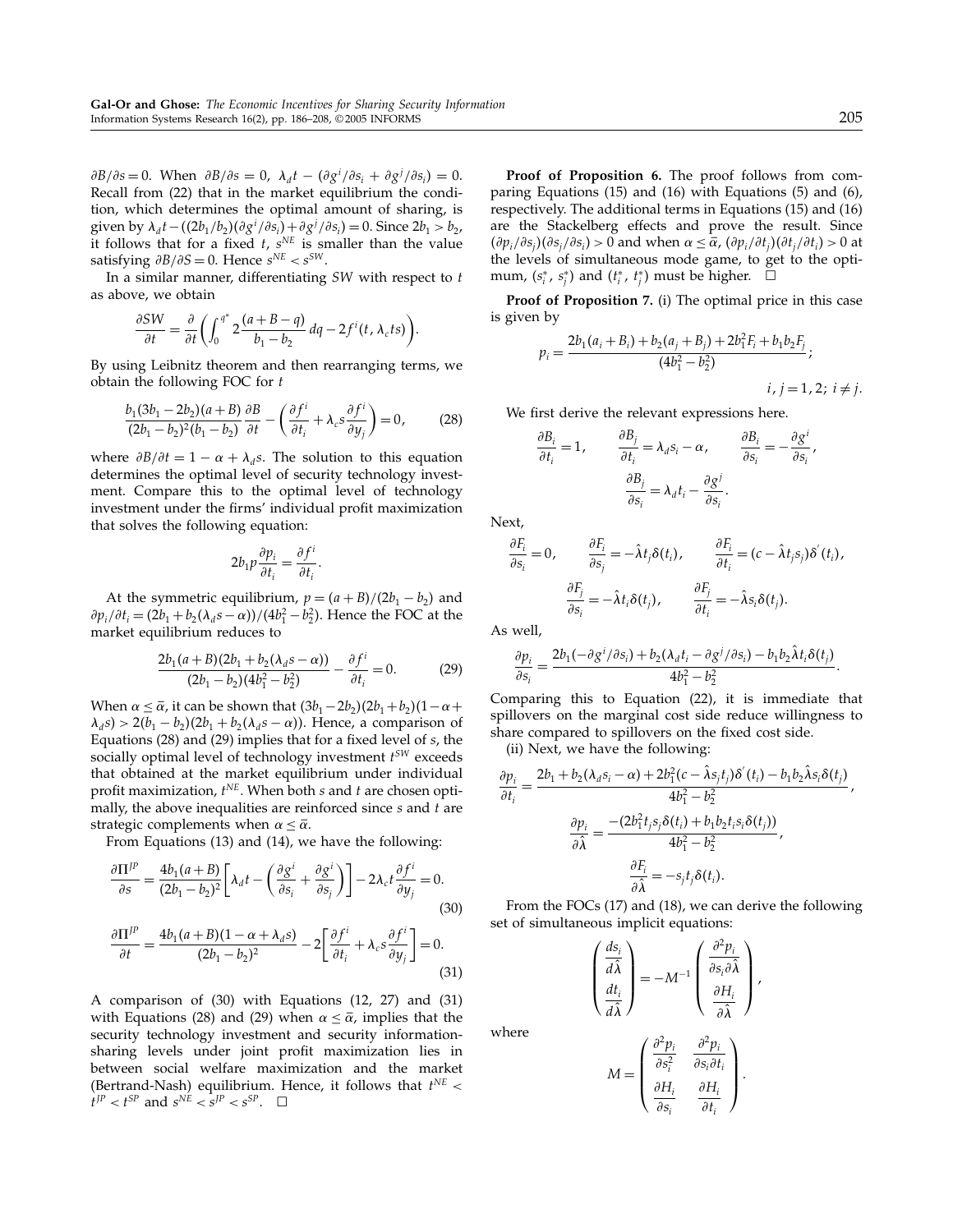The respective terms within the matrix and their signs are shown below. First, we have

$$
\frac{\partial^2 p_i}{\partial s_i \partial \hat{\lambda}} = \frac{-b_1 b_2 t_i \delta(t_j)}{4b_1^2 - b_2^2} < 0,
$$
  

$$
\frac{\partial H_i}{\partial \hat{\lambda}} = 2b_1 \left[ \left( \frac{\partial p_i}{\partial \hat{\lambda}} - \frac{\partial F_i}{\partial \hat{\lambda}} \right) \left( \frac{\partial p_i}{\partial t_i} - \frac{\partial F_i}{\partial t_i} \right) + 2b_1 (p_i - F_i) \left( \frac{\partial^2 p_i}{\partial t_i \partial \hat{\lambda}} - \frac{\partial^2 F_i}{\partial t_i \partial \hat{\lambda}} \right) \right].
$$

Now

$$
\left(\frac{\partial^2 p_i}{\partial t_i \partial \hat{\lambda}} - \frac{\partial^2 F_i}{\partial t_i \partial \hat{\lambda}}\right) = \left[2b_1^2 t_j s_j \delta'(t_i) - b_1 b_2 s_i \delta(t_j) - b_2^2 t_j s_j \delta'(t_i)\right]
$$
  
 
$$
\cdot (4b_1^2 - b_2^2)^{-1} > 0,
$$
 (32)

$$
\frac{\partial p_i}{\partial t_i} - \frac{\partial F_i}{\partial t_i} = \left[2b_1 + b_2(\lambda_d s_i - \alpha) - (2b_1^2 + b_2^2)(c - \hat{\lambda} s_j t_j)\delta'(t_i) - b_1 b_2 \hat{\lambda} s_i \delta(t_j)\right] \cdot (4b_1^2 - b_2^2)^{-1}.
$$
 (33)

Next, we show that

$$
\frac{\partial^2 p_i}{\partial s_i \partial s_j} = \frac{-2b_1 \partial^2 g^i / \partial s_i \partial s_j - b_2 \partial^2 g^j / \partial s_i \partial s_j}{4b_1^2 - b_2^2} > 0,
$$

$$
\frac{\partial^2 p_i}{\partial s_i \partial t_j} = \frac{-b_1 b_2 t_i \hat{\lambda} \delta'(t_j)}{4b_1^2 - b_2^2} < 0,
$$

$$
\frac{\partial H_i}{\partial s_i} = 2b_1 (p_i - F_i) \left( \frac{\partial^2 p_i}{\partial t_i \partial s_i} - \frac{\partial^2 F_i}{\partial t_i \partial s_i} \right)
$$

$$
+ 2b_1 \left( \frac{\partial p_i}{\partial s_i} - \frac{\partial F_i}{\partial s_i} \right) \left( \frac{\partial p_i}{\partial t_i} - \frac{\partial F_i}{\partial t_i} \right).
$$

From the FOC (17), we have  $\partial p_i/\partial s_i = 0 = \partial F_i/\partial s_i$  and  $\frac{\partial^2 p_i}{\partial t_i \partial s_i} = b_2 (\lambda_d - b_1 \hat{\lambda} \delta(t_i))$ . Hence

$$
\frac{\partial H_i}{\partial s_i} = 2b_1(p_i - F_i)b_2(\lambda_d - b_1\hat{\lambda}\delta(t_j)).
$$

Under the restriction of the second-order conditions,  $\partial H_i/\partial t_i$  < 0 and the determinant |M| must be positive. However, because we are unable to sign  $(\lambda_d - b_1 \lambda \delta(t_i))$  unambiguously, we do not have the signs of all the terms in the matrix. As is immediate, it depends on the relative ratio of the spillovers parameters,  $\lambda_d/\lambda$ .  $\Box$ 

## Appendix B. Fostering Optimal Levels of Information Sharing

Our derivation so far indicates that even though some sharing of information arises at the market equilibrium, its level falls short of the one that maximizes social welfare. It is possible, however, for the government to design a Vickrey-Clarke-Groves (VCG) mechanism (Vickrey 1961, Clarke 1971, Groves 1973) that will provide incentives to market participants to select the socially optimal levels of sharing and investment, derived in the previous section. Suppose that the government provides a subsidy to firm  $i$ equal to the total consumer surplus generated from product i,  $CS_i$  as well as the total social welfare (sum of consumer and producer surplus) generated from product  $j$ ,  $TS_i$ . Note that this subsidy represents the components of welfare surpluses that a firm neglects to consider when it maximizes its own profits. The subsidy  $B_i$  is evaluated at the Bertrand levels of prices and quantities, calculated from (21) as follows:

$$
p_i^* = \frac{a}{2b_1 - b_2} + \frac{2b_1B_i + b_2B_j}{4b_1^2 - b_2^2} \quad \text{and} \quad q_i^* = b_1p_i^*.
$$
 (34)

Hence

$$
B^{i}(s_{i}, t_{i}, s_{j}, t_{j}) = CS_{i} + TS_{j}
$$
  
= 
$$
\left[\int_{0}^{q_{j}^{*}} \int_{0}^{q_{i}^{*}} F_{i}(q_{i}, q_{j}) dq_{i} dq_{j} - p_{i}^{*} q_{i}^{*}\right]
$$
  
+ 
$$
\left[\int_{0}^{q_{i}^{*}} \int_{0}^{q_{j}^{*}} F_{j}(q_{i}, q_{j}) dq_{j} dq_{i} - f(t_{j}, y_{i})\right].
$$
 (35)

To raise revenues to finance the subsidy, the government imposes also a fixed tax on each firm equal to the above subsidy expression evaluated at the social welfare maximizing extent of sharing and security investment. The fixed tax  $T$  for each firm is equal, therefore, to

$$
T = B^{i}(s^{SW}, t^{SW}, s^{SW}, t^{SW}).
$$
 (36)

The above mechanism induces welfare-maximizing behavior without costing anything to the government, because at the equilibrium the levels of the subsidy and tax are identical (a similar scheme is proposed in Gordon et al. 2003).

The above mechanism assumes that the government has access to the same information as do the firms. In particular, in designing the subsidy tax schedule, it is fully informed of the values of the intercept of the demand  $a$  and the spillover parameters  $\lambda_d$  and  $\lambda_c$ . With full information it is well known that a regulator can implement the "first-best" outcome because it does not have to utilize any "revelation mechanism." In fact, the government can simply choose the optimal level of security investment itself and dictate it to the firms. We have introduced the more complex mechanism described above as a benchmark to be modified as needed when the government has only partial information about the environment.

To investigate whether inducing welfare maximization is feasible with asymmetric information, we consider now the possibility that the firms have private information about the values of the parameters. For simplicity, assume that the cost spillover parameter  $\lambda_c$  is the only one that is privately observed by the firms. Specifically, each firm can privately observe the extent to which the information revealed by its competitor is conducive to reducing its costs of investment in security technology. Let  $\lambda_c^i$  designate the cost spillover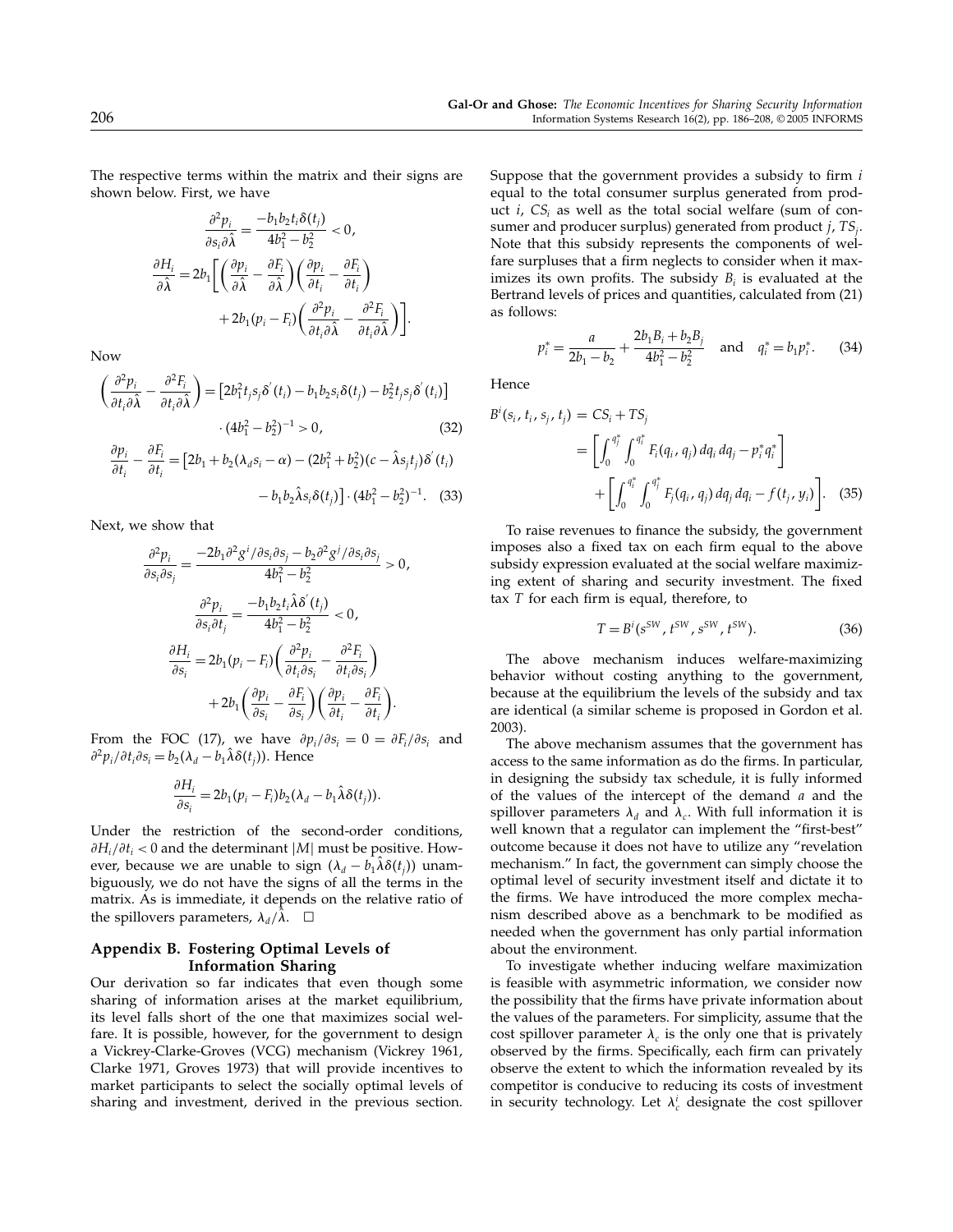parameter benefiting firm i, implying that its costs of investment are  $f^{i}(t_{i}, y_{j})$ , where  $y_{j} = \lambda_{c}^{i} s_{j} t_{j}$ . Assume also that  $\lambda_{c}^{1}$ and  $\lambda_c^2$  are uncertain and that their values are determined independently of each other according to an identical uniform distribution defined over the support  $[\underline{\lambda}_c, \lambda_c].$  Using a direct mechanism, as proposed by Vickrey (1961), Clarke (1971), and Groves (1973), assume that in the first stage the firms deliver messages about the spillover parameters, that we designate by  $\hat{\lambda}_{c}^{i}$ , and in the second stage the government designs the subsidy tax mechanism contingent upon those messages.

Note that the expression we derived above for the subsidy awarded to firm i depends upon the costs incurred by firm *j*, which, in turn, depends on the value of  $\lambda_c^j$ . Hence with asymmetric information, the government will have to rely on the report  $\hat{\lambda}_c^j$  delivered by *j* about its spillover parameter. Designate by  $f^j(t_j, y_i)$  the reported costs of firm  $j$  as implied by the message  $\hat{\lambda}^j_c$ . Similarly, designate by  $\hat{B}^i(s_i, t_i, s_j, t_j)$  the subsidy awarded to firm *i* when reported costs of j replace actual costs.

The expression for the tax imposed on  $i$  will have to be modified as well, because the social welfare levels of sharing and investment are now functions of the reports delivered by the firms (specifically,  $\hat{s}_i^{SW} = s_i^{SW}(\hat{\lambda}_c^i, \hat{\lambda}_c^j)$  and  $\widehat{T}_{i}^{\text{SW}} = t_{i}^{\text{SW}}(\widehat{\lambda}_{c}^{i}, \widehat{\lambda}_{c}^{j}))$ . We designate by

$$
\widehat{T}_i = \widehat{B}^i(\widehat{s}^{SW}, \widehat{T}^{SW}, \widehat{s}^{SW}, \widehat{T}^{SW})
$$
\n(37)

the fixed tax imposed on firm  $i$  as a function of the messages delivered by the firms. Firm  $i$  chooses its levels of sharing and investment as well as its report to the government to maximize its objective defined as follows:

$$
\max_{s_i, t_i, \hat{\lambda}_c^i} V^i(s_i, t_i, \hat{\lambda}_c^i, s_j, t_j) \n= b_1(p_i^*)^2 + E_{\hat{\lambda}_c^i} {\hat{B}^i(s_i, t_i, s_j, t_j) - \hat{T}^i},
$$
\n(38)

where  $p_i^*$  remains as defined in (34) for an environment with symmetric information (since the value of  $\lambda_c^i$  affects only fixed costs, it does not influence pricing decisions for fixed levels of sharing and investments by the firms). Note that firm *i* cannot observe the message  $\hat{\lambda}_c^j$  delivered by its competitor, given that this message depends on the realization of the stochastic variable  $\lambda_c^j$ . As a result, we include the expected value operator in  $V^i$  to evaluate the net subsidy that *i* can expect.

The above maximization problem is constrained by individual rationality (IR) and incentive compatibility (IC) constraints. The individual rationality constraint requires that each firm is willing to participate in the subsidy tax scheme, and the incentive compatibility constraint implies that each firm has an incentive to truthfully reveal its private information. In stating the former constraint, it is important to explicitly define the "outside option" of each firm. Assuming that the firm can decline to participate in the subsidy

tax scheme and still compete freely in the market under consideration, the IR constraint becomes

or

$$
b_1(p_i^*)^2 + E_{\lambda_c^j} \{\hat{B}^i(s_i, t_i, s_j, t_j) - \widehat{T}^i\} \ge b_1(p_i^*)^2,
$$

$$
E_{\hat{\lambda}_c^j}\{\hat{B}^i(s_i, t_i, s_j, t_j) - \hat{T}^i\} \ge 0.
$$
 (IR1)

In contrast, assuming that the firm is required to be subject to the subsidy tax scheme, its "outside option" is defined by the profits it can generate outside of the market under consideration, which we normalize to be equal to zero. The IR constraint in this case becomes

$$
b_1(p_i^*)^2 + E_{\hat{\lambda}_c^j} \{ \hat{B}^i(s_i, t_i, s_j, t_j) - \hat{T}^i \} \ge 0.
$$
 (IR2)

Borrowing terminology that was used in the mechanism design literature, the IR constraints defined above characterize "interim individual rationality" rather than "ex post individual rationality" constraints (for every possible value of  $\lambda_c^j$ ).

To guarantee that truthful revelation is a weakly dominant strategy, the following IC constraint is implied:

$$
V^{i}(s_{i}, t_{i}, \lambda_{c}^{i}, s_{j}, t_{j}) \geq V^{i}(s_{i}, t_{i}, \hat{\lambda}_{c}^{i}, s_{j}, t_{j});
$$
  
for all  $\hat{\lambda}_{c}^{i}, \lambda_{c}^{i} \in [\underline{\lambda}_{c}, \bar{\lambda}_{c}].$  (IC)

It is noteworthy that the objective of firm  $i$  is not a direct function of the true realization of  $\lambda_c^i$ , only of its report. Specifically,  $\partial V^i/\partial \lambda_c^i = 0$ . As a result, the government can design a mechanism with truthful revelation that will leave each firm without any informational rents. Hence the interim individual rationality constraints (IR1) or (IR2) are binding irrespective of the realization of  $\lambda_c^i$  (see Myerson 1979, 1981). This implies that the government can, once again, implement the budget balancing, "first-best" outcome in spite of asymmetric information.

It is important to note that the above result is valid only if the government can prevent collusion between the two firms. Achieving the "first-best" outcome with the VCG mechanism (Vickrey 1961, Clarke 1971, Groves 1973) is not feasible when a firm can communicate with its competitor to influence the report it delivers to the government. As well, when firms have access to private information about other parameters of the model except  $\lambda_c^i$  ( $a_i$  and  $\lambda_d^i$ , for instance), the "first-best" outcome is not attainable even when collusion can be prevented. With private information about those other parameters, the objective of each firm depends on its report as well as the true value of its private information. The latter dependence results in the existence of informational rents and possible distortions in the optimal values of sharing and investment that the government can implement with a mechanism that induces truthful revelation. In addition, if interim individual rationality constraints are replaced by ex post rationality constraints, distortions may arise even in our environment when private